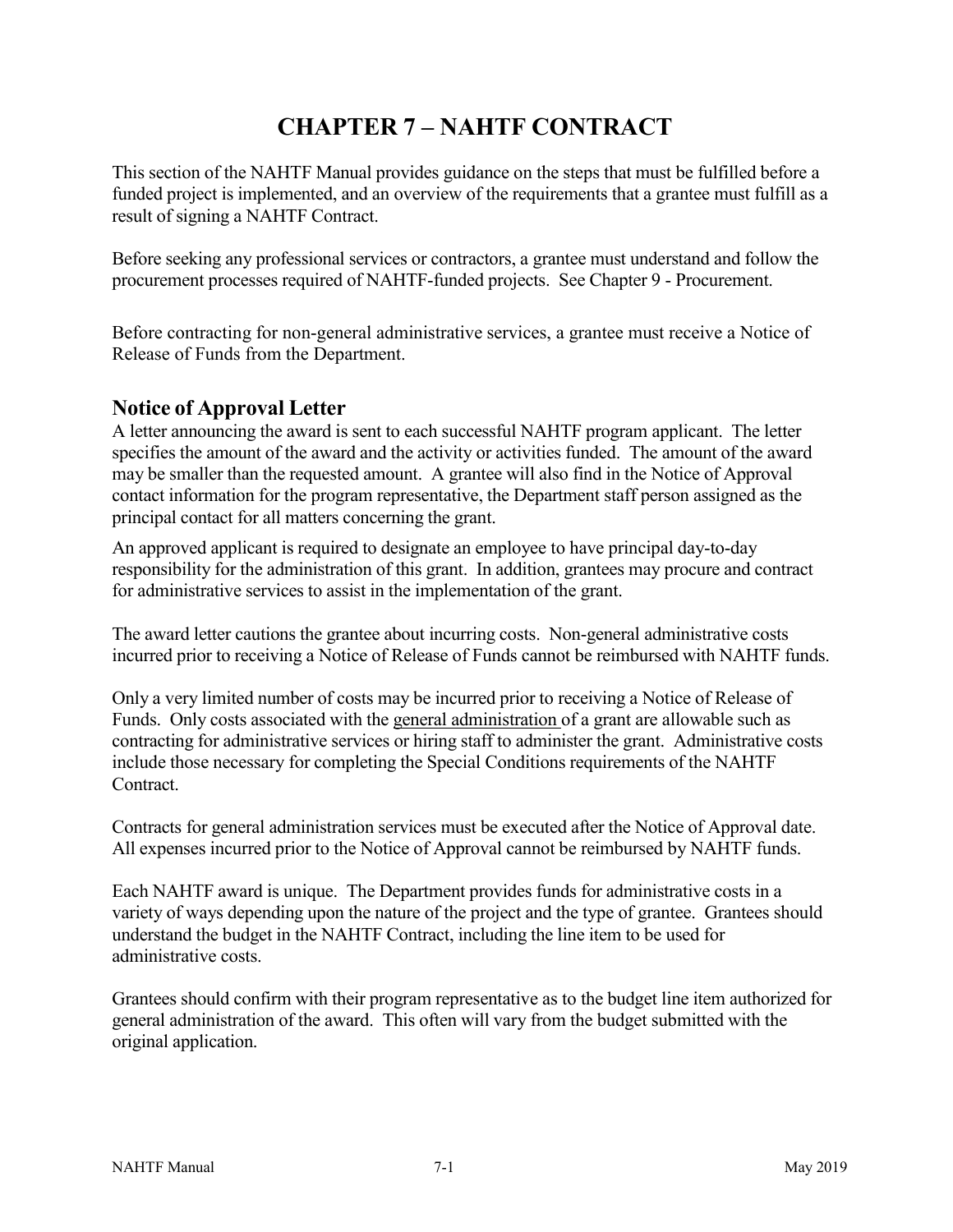## **NAHTF Contract**

The grantee will receive two copies of the NAHTF Contract (see Attachment 1 for a sample contract) after receiving the Notice of Approval. This is the contract between the Department and the grantee. The grantee should thoroughly review the terms and conditions of the contract with its attorney.

The Chief Elected Official of a local government or the Authorized Official of a non-profit or public housing agency are the only individuals recognized by the Department as authorized to sign and execute NAHTF contractual documents. This applies to any contract extensions and amendments involving changes in terms, conditions and amounts. At the time of application, the local government grantee should have passed a resolution authorizing the Chief Elected Official to sign such documents. Non-profit and public housing agencies should provide the Department with documentation as to whom the organization has designated as the Authorized Official to execute grant documents.

The grantee has one month to sign both copies of the NAHTF Contract and send both copies to the following address:

#### NAHTF

Nebraska Department of Economic Development P.O. Box 94666 301 Centennial Mall South Lincoln, NE 68509-4666

## **Terms**

The NAHTF Contract contains a project description, time of performance, sources and uses of funds, conditions governing the use of NAHTF funds and the special conditions for release of funds. In most cases, the special conditions of the contract must be satisfied within three months and the project completed within two years.

Each grantee is responsible for adhering to all the terms of their NAHTF Contract. A substantial number of regulations, acts and statutes apply to the grant. The grantee should understand all the requirements of the contract. The Department will hold the grantee responsible for any conditions of the contract not fulfilled and seek repayment if necessary.

## **Special Conditions for Release of Funds**

Recipients of NAHTF funds are advised to carefully review their NAHTF Contract before implementing the funded project. Contained within the contract is a section entitled Special Conditions for Release of Funds. The section begins by stating "Funding of the amount stipulated in §1.01 will not be released to the Recipient by the Department until the following Special Conditions for Release of Funds are met." These Special Conditions must be satisfactorily completed by the identified date, or the Department reserves the right to cancel the contract if these special conditions are not met within this specified time frame.

*Note: Project costs cannot be obligated or incurred prior to the Department issuing a written Notice of Release of Fund to the grantee.*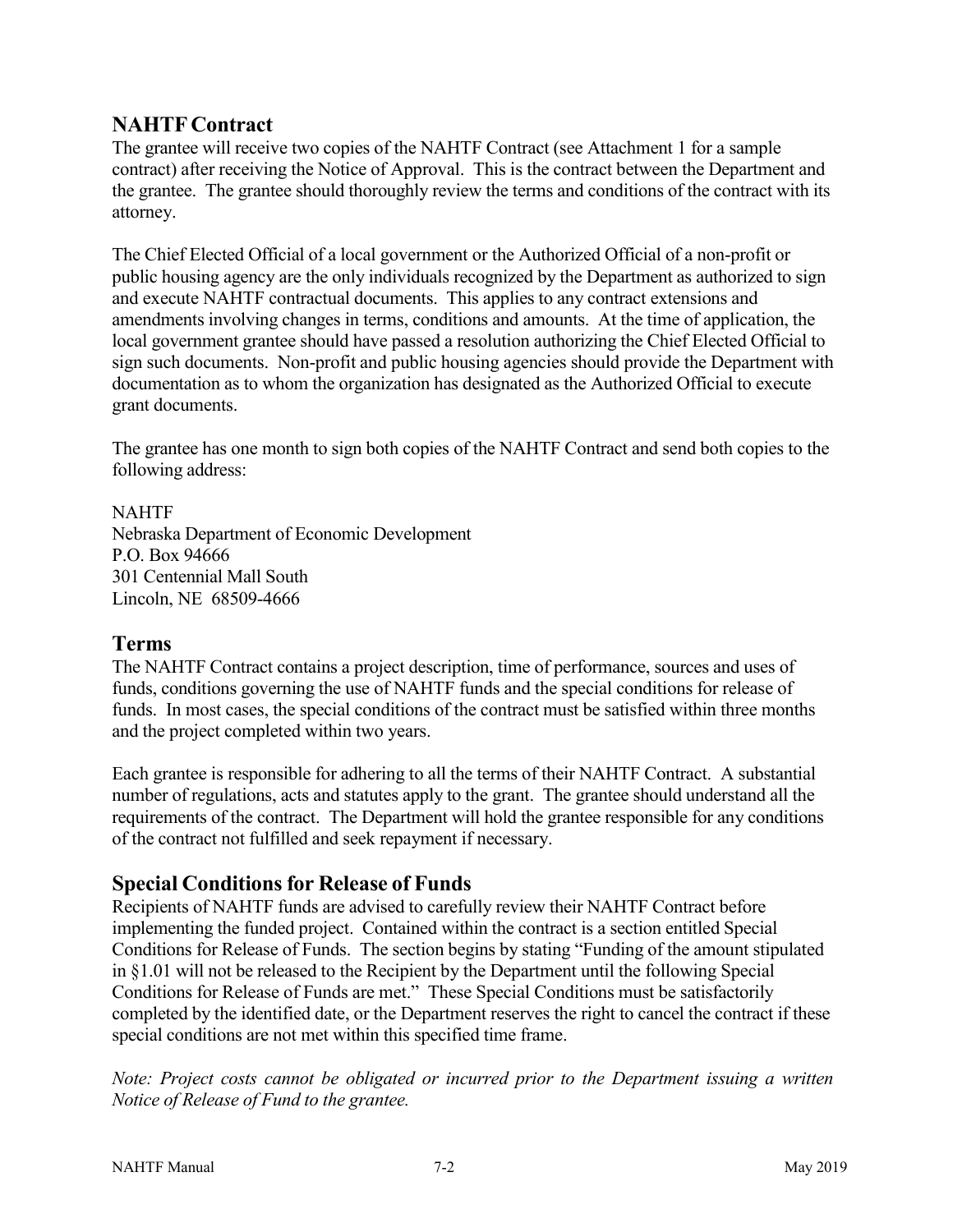## **Typical Special Conditionsfor Release of Funds**

The list below represents a list of typical standard special conditions. However, all NAHTF Contracts are tailored to a specific project with unique standard conditions. The Special Conditions for Release of Funds in the NAHTF Contract must be satisfied before the Notice of Release of Funds will be issued for that project. Review the Department website for more information.

- NAHTF Program Grantee (Recipient) Information Sheet Documentation that the grantee has completed and returned this form.
- NAHTF Authorization to Request Funds Documentation that the grantee has completed and returned this form.
- Environmental Review Documentation is required by the Department evidencing the grantee's completion of its responsibilities for environmental review and decision making pertaining to the HOME Project, and its compliance with the National Environmental Policy Act of 1969 (NEPA), and other provisions of Federal law as specified in 24 C.F.R. Part 58, which furthers the purposes of NEPA. (See Chapter 8 – Environmental Review)
- Procurement Standards Documentation is required evidencing adoption of appropriate procurement standards.
- Fair Housing Documentation that the grantee has specifically provided a description of the actions it will take during the course of the NAHTF Project to fulfill the requirements to affirmatively further fair housing. (See later in this chapter for more guidance on fair housing)

In addition, additional Special Conditions may be included in the contract and include Program Guidelines and Rehabilitation Procedures.

*Disclaimer: The above list represents a list of typical standard special conditions, however all NAHTF Contracts are tailored to a specific project with unique standard conditions. The Special Conditions for Release of Funds in the NAHTF Contract must be satisfied before the Notice of Release of Funds will be issued for that project.*

## **AffordabilityRequirements**

The time of performance of a NAHTF project, as stated in the contract, is generally one, two or three years. However, NAHTF grants are considered conditional grants with the conditional nature of the grant removed following fulfillment of all terms and conditions of the NAHTF Contract, which may include monitoring and enforcing the affordability restrictions with regards to rent and income restrictions. Please read the chapters on homeowner, homebuyer and rental for more details on compliance with periods of affordability.

Affordability periods range up to twenty years. It is not until full compliance is met by the grantee at the end of the affordability period(s) that the contract is fulfilled. Failure to fulfill the contract through the end of the required affordability period(s) subjects the grantee to actions by the Department including possible repayment.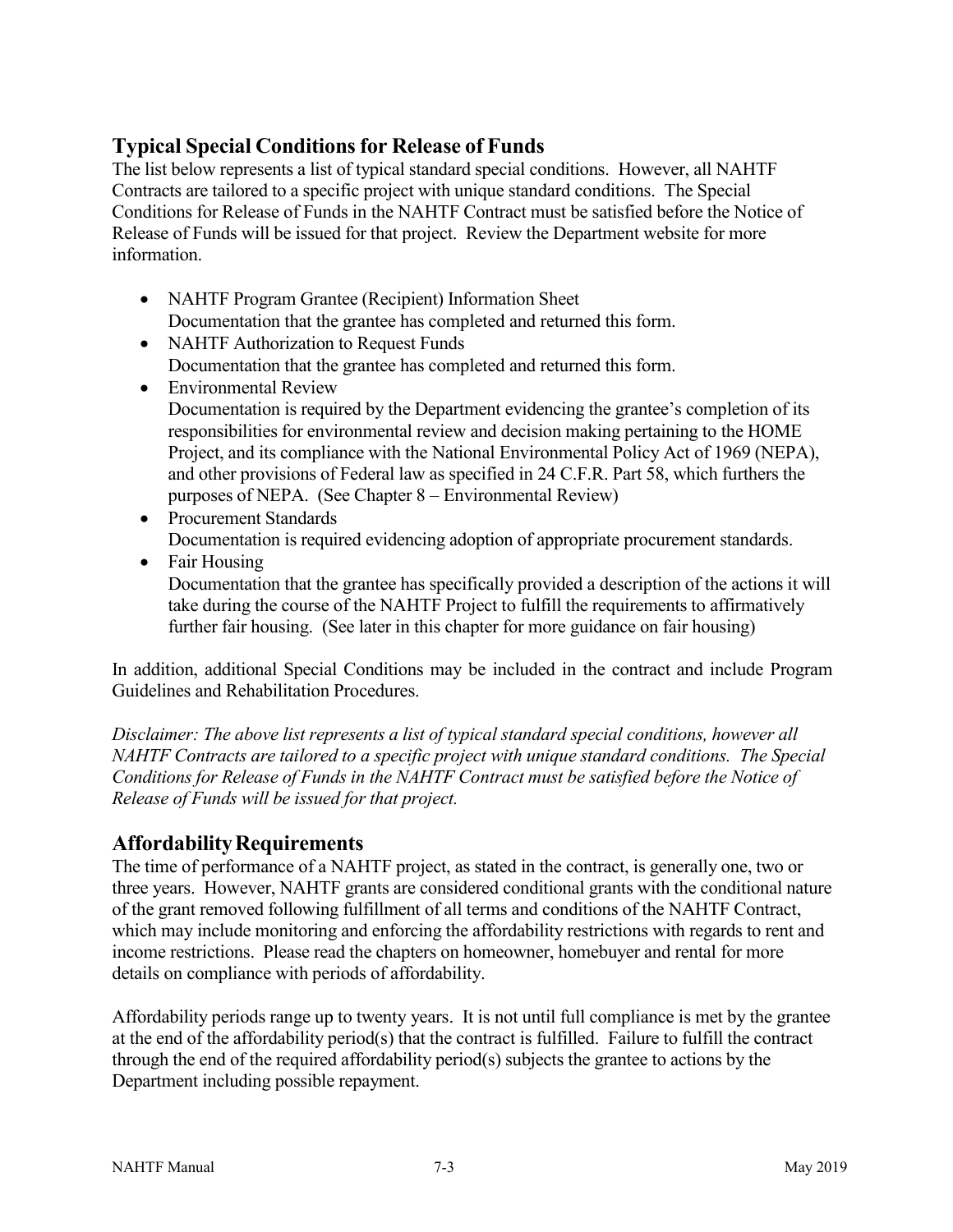#### **Special Requirements and Assurances**

In PART V: SPECIAL REQUIREMENTS AND ASSURANCES the grantee agrees to comply with the requirements of the Revised Statutes of Nebraska as they are in effect at the time of execution of the contract, and as such statutes may be amended, from time to time, subsequent to execution of the contract. These statutes include, but are not limited to, the following (and then the contract lists a number of items such as the Relocation Assistance Act, the Nebraska Fair Housing Act and the Uniform Procedures for Acquiring Private Property for Public Use).

The grantee must gain understanding of all the requirements that they are agreeing to comply with. The following is meant as a summary of some of the requirements and not a complete coverage of the responsibilities of NAHTF grantees.

- Recipient acknowledges it may not discriminate in its operation or in Project activities on the basis of age, religion, sex, race, color, national origin, disability or familial status.
- Recipient agrees to comply with all provisions of the Americans with Disabilities Act with respect to hiring, training and employment practices, including reasonable accommodation of persons with disabilities in hiring, training, and employment practices; and in assuring access to persons with disabilities to facilities and services provided by the Recipient to the general public.

The Recipient agrees to comply with all federal and local laws applicable to Project and applicable to the use of Trust Funds, including, but not limited to, the following:

#### Title VI of the Civil Rights Act of 1964

Provides that no person shall be excluded from participation in, denied program benefits of, or subject to discrimination based on race, color and/or national origin under any program or activity receiving federal financial assistance (Regulations implementing the provisions for HUD programs may be found in 24 CFR Part 1).

#### Age Discrimination Act of 1975

Provides that no person shall be excluded from participation in, denied program benefits of, or subject to discrimination on the basis of age under any program or activity receiving federal funding assistance (Regulations in 24 CFR Part 146).

#### Section 504 of the Rehabilitation Act of 1973

Prohibits discrimination in federally assisted programs on the basis of handicap. Section 504 imposes requirements to ensure that "qualified individuals with handicaps" have access to programs and activities that receive federal funds.

Under Section 504, recipients and subrecipients are defined more broadly than under the HOME program. Section 504 recipients and subrecipients include any entity that receives federal funding (for example, a subrecipient or CHDO). The specific requirements under Section 504 are summarized in Attachment 2.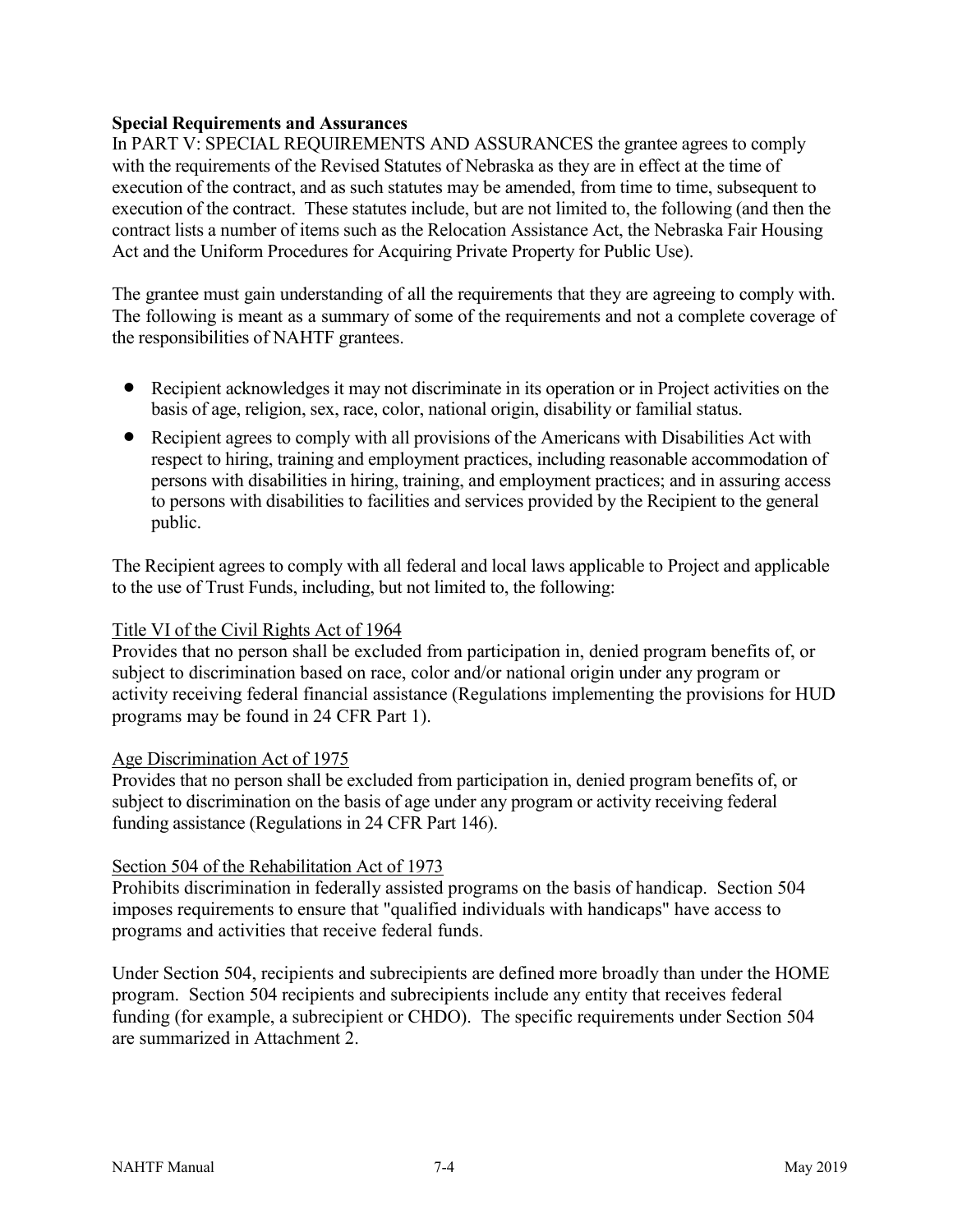- For any recipient or subrecipient principally involved in housing or social services, *all* of the activities of the agency --not just those directly receiving federal assistance --are covered under Section 504.
- Contractors and vendors are subject to Section 504 requirements only in the work they do on behalf of a recipient or subrecipient.
- The ultimate beneficiary of the federal assistance is not subject to Section 504 requirements.
- Under Section 504, recipients and subrecipients are *not* required to take actions that create undue financial and administrative burdens or alter the fundamental nature of the program.

#### Architectural Barriers Act of 1968

#### Title VIII of the Civil Rights Act of 1968, As Amended by the Fair Housing Amendments Act of 1988

This law, seeking fair housing practices throughout the United States, prohibits any person from discriminating in activities associated with housing, because of race, color, national origin, religion, sex, handicap, or familial status. The grantee must also administer programs and activities relating to housing and urban development in a manner that affirmatively promotes fair housing and furthers the purposes of Title VIII. Fair Housing Act implementing regulations may be found in 24 CFR Part 100-115.

#### National Environmental Policy Act of 1969 and regulations at 24 C.F.R. Part 58

#### Historic Preservation

The grantee will, in connection with its performance of environmental assessments under the National Environmental Policy Act of 1969, comply with Section 106 of the National Historic Preservation Act of 1966 (16 U.S.C. §470), Executive Order 11593, and the Preservation of Archaeological and Historical Data Act of 1966 (16 U.S.C. §469 a-1, et. seq.) by doing both of the following:

- 1. Consulting with the state Historical Preservation Officer to identify properties listed in or eligible for inclusion in the National Register of Historic Places that are subject to adverse effects (see 36 C.F.R. Part 800.0) by the proposed activity.
- 2. Complying with all requirements established by the state to avoid or mitigate adverse effects upon such properties.

#### Flood Insurance

The grantee will comply with the flood insurance purchase requirement of §102(a) of the Flood Disaster Protection Act of 1973. §102(a) requires, on and after March 2, 1974, the purchase of flood insurance in communities where such insurance is available as a condition for the receipt of any federal financial assistance for construction or acquisition purposes for use in any area that has been identified by the Federal Emergency Management Agency as an area having special flood hazards.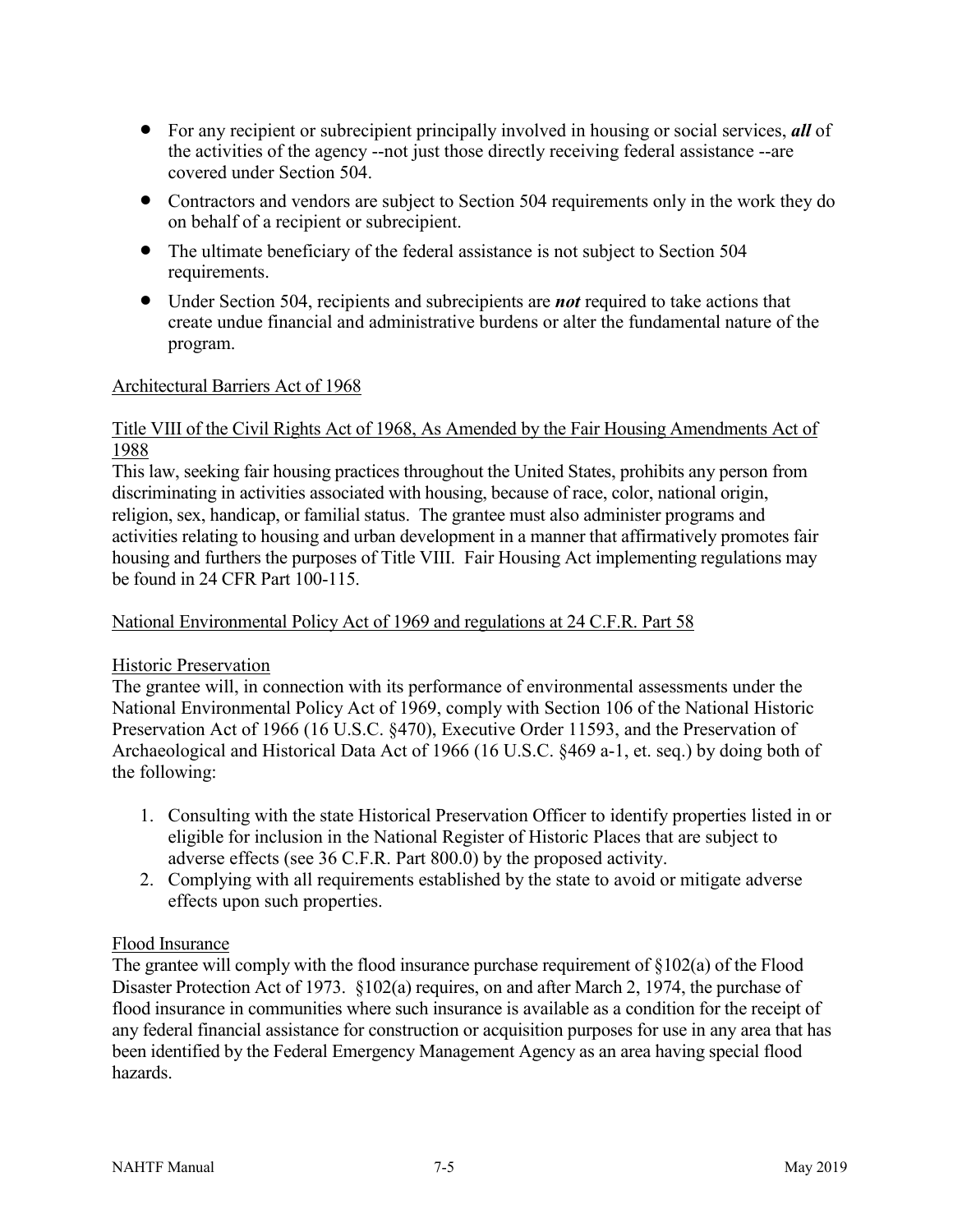#### Fair Labor Standards Act of 1938

Establishes the basic minimum wage for all work and requires the payment of overtime at the rate of at least time and one-half. It also requires the payment of wages for the entire time that an employee is required or permitted to work, and establishes child labor standards.

#### Contract Work Hours and Safety Standards Act

Provides that mechanics and laborers employed on federally assisted construction jobs are paid time and one-half for work in excess of 40 hours per week, and provides for the payment of liquidated damages where violations occur. This act also addresses safe and healthy working conditions.

## **Affirmatively Furthering Fair Housing**

All NAHTF grantees, regardless of the type of NAHTF project, must certify that they will affirmatively further fair housing in the community (Title VIII of the Civil Rights Act of 1968). This requirement dictates some form of action to be taken by the grantee, not just passive compliance with existing laws and ordinances. The requirement must be undertaken by all DED NAHTF grantees each time a grant is awarded.

Fair housing is generally thought of as the ability of persons of similar income levels to have available to them a like range of housing choices regardless of race, color, national origin, religion, sex, familial status, or disability. Local governments, because of their influence and power, are in the most effective position to promote fair housing. NAHTF grantees make a commitment to Affirmatively Further Fair Housing in the community as a recipient of NAHTF funds. Although DED has a specific action requirement, it is important for grantees to be aware that this is a commitment to understand every individual's fair housing rights and ensure all local policies and practices do not hinder fair housing and when appropriate actively further fair housing.

#### **Grantees, as a Special Conditions requirement must:**

(1) Identify a local contact, preferably an employee or elected official of the local government, as the community Fair Housing representative that will actively promote fair housing and ensure potential fair housing violations are reported to the appropriate agencies. DED does not expect, or recommend, that the community Fair Housing representative take on the responsibility of deciding whether specific complaints are legitimate violations of the Fair Housing Act. Instead the Fair Housing representative needs to make individuals aware of the agencies that can assist them with investigating and resolving a complaint that is potentially a violation of the Act. (2) Inform the Department of a specific action they will undertake to further fair housing and clearly document the action that was taken in the project file. Documentation of the Fair Housing Action can include newspaper articles, meeting and board minutes, contracts and agreements with workshop presenters, sign-in sheets, web-sites, and video files.

Standard, minimal actions that may be undertaken without additional actions only by a grantee village that it is a first-time recipient of NAHTF funds and with permission from the DED program representative:

• Add the Equal Opportunity Fair Housing logo to official letterhead.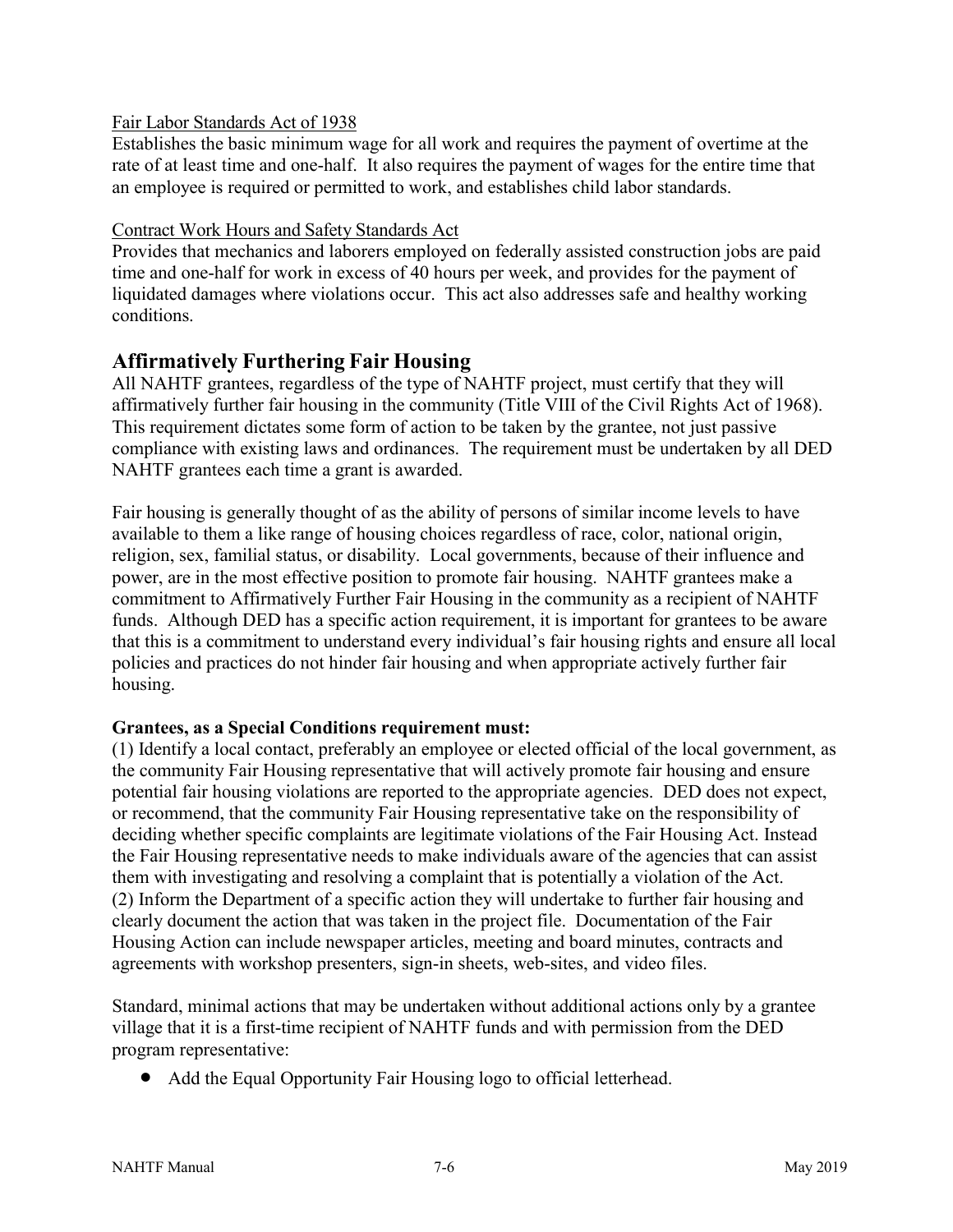- Prominently display posters, logo, and informational material on fair housing in the village office and community meeting places.
- Pass a Fair Housing Resolution with a commitment to fair housing and measurable action steps to promote fair housing.

Acceptable Fair Housing Actions for purposes of meeting the Special Conditions requirement that Affirmatively Further Fair Housing:

- Undertake a review of existing ordinances, zoning, and land use practices for discriminatory policies and practices. Document the review and make it available to the public. Develop a Fair Housing Plan with corresponding action steps to address discriminatory policies and practices.
- Take an action step identified in your Fair Housing Plan that has not been previously taken.
- Develop a community Fair Housing web-page which prominently displays the community's commitment to Further Fair Housing on the community web-site including links to fair housing enforcement and education agencies such as the Nebraska Equal Opportunity Commission, the Fair Housing Center of Nebraska-Iowa, and HUD.

When promoting fair housing it is sometimes more effective to refer to the injustice of "housing discrimination" in materials for the public as most people are familiar with the concept of discrimination.

- Enhance the community's Fair Housing Web-page with additional resource and education materials.
- Print a notice or advertisement that appears in a prominent location of the local newspaper that states that the grantee is an active supporter of fair housing laws. The notice or advertisement must include the contact information for the community Fair Housing representative.
- Support and participate in an educational program coordinated with local realtors, home builders, and/or mortgage lenders designed to provide information on fair housing rights.
- Provide a housing referral and counseling services session with fair housing advocates to assist minorities, women, and persons with disabilities seeking housing within the grantee's jurisdiction.
- Host an informational fair housing session for local employers to encourage cooperation in efforts to find housing for their employees and to promote equal housing choices within the community.
- Speak to an elementary school class about the Fair Housing rights of the children and their families.
- Request assistance from the Nebraska Equal Opportunity Commission or other advocacy groups to host a fair housing informational or technical assistance seminar in your community or region.
- Sponsor a billboard that informs citizens of their basic fair housing rights and contacts if they feel they have experienced discrimination.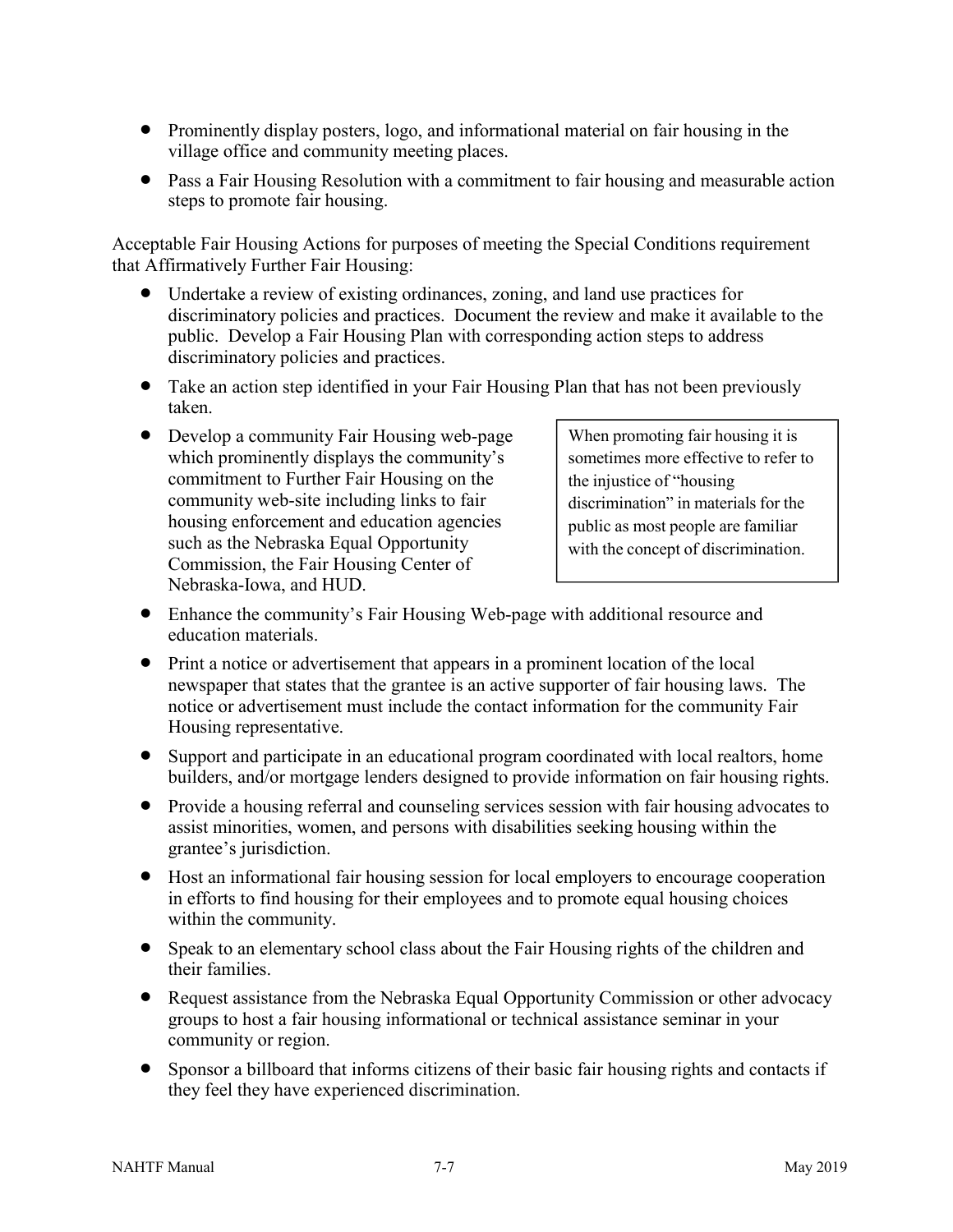#### **Basic Facts about Individual Rights and other components in the Fair Housing Act** What Housing Is Covered?

The Fair Housing Act covers most housing. In some circumstances, the Act exempts owneroccupied buildings with no more than four units, single-family housing sold or rented without the use of a broker, and housing operated by organizations and private clubs that limit occupancy to members.

#### What Is Prohibited?

*In the Sale and Rental of Housing:* No one may take any of the following actions based on race, color, national origin, religion, sex, familial status or handicap:

- Refuse to rent or sell housing
- Refuse to negotiate for housing
- Make housing unavailable
- Deny a dwelling
- Set different terms, conditions or privileges for sale or rental of a dwelling
- Provide different housing services or facilities
- Falsely deny that housing is available for inspection, sale, or rental
- For profit, persuade owners to sell or rent (blockbusting) or
- Deny anyone access to or membership in a facility or service (such as a multiple listing service) related to the sale or rental of housing.

*In Mortgage Lending:* No one may take any of the following actions based on race, color, national origin, religion, sex, familial status or handicap (disability):

- Refuse to make a mortgage loan
- Refuse to provide information regarding loans
- Impose different terms or conditions on a loan, such as different interest rates, points, or fees
- Discriminate in appraising property
- Refuse to purchase a loan or
- Set different terms or conditions for purchasing a loan.

*In Addition:* It is illegal for anyone to:

- Threaten, coerce, intimidate or interfere with anyone exercising a fair housing right or assisting others who exercise that right
- Advertise or make any statement that indicates a limitation or preference based on race, color, national origin, religion, sex, familial status, or handicap. This prohibition against discriminatory advertising applies to single-family and owner-occupied housing that is otherwise exempt from the Fair Housing Act.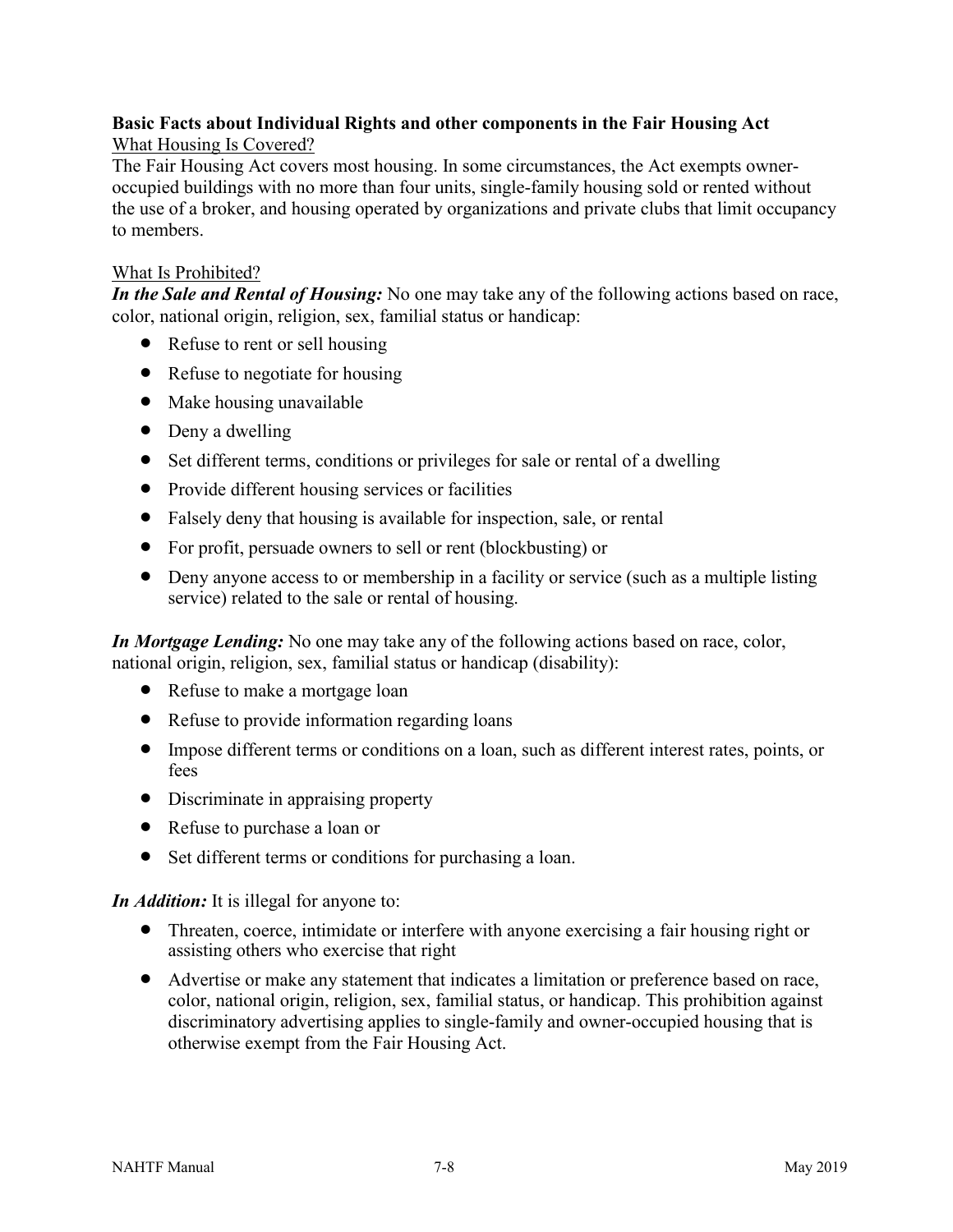#### Additional Protection if You Have a Disability

If you or someone associated with you:

- Have a physical or mental disability (including hearing, mobility and visual impairments, chronic alcoholism, chronic mental illness, AIDS, AIDS Related Complex and mental retardation) that substantially limits one or more major life activities
- Have a record of such a disability or
- Are regarded as having such a disability

## your landlord **may not:**

- Refuse to let you make reasonable modifications to your dwelling or common use areas, at your expense, if necessary for the disabled person to use the housing. (Where reasonable, the landlord may permit changes only if you agree to restore the property to its original condition when you move.)
- Refuse to make reasonable accommodations in rules, policies, practices or services if necessary for the disabled person to use the housing.

Example: A building with a "no pets" policy must allow a visually impaired tenant to keep a guide dog.

Example: An apartment complex that offers tenants ample, unassigned parking must honor a request from a mobility-impaired tenant for a reserved space near her apartment if necessary to assure that she can have access to her apartment.

However, housing need not be made available to a person who is a direct threat to the health or safety of others or who currently uses illegal drugs.

#### Requirements for New Buildings

In buildings that are ready for first occupancy after March 13, 1991, and have an elevator and four or more units:

- Public and common areas must be accessible to persons with disabilities
- Doors and hallways must be wide enough for wheelchairs
- All units must have:
	- o An accessible route into and through the unit
	- o Accessible light switches, electrical outlets, thermostats and other environmental controls
	- o Reinforced bathroom walls to allow later installation of grab bars and
	- o Kitchens and bathrooms that can be used by people in wheelchairs.

If a building with four or more units has no elevator and will be ready for first occupancy after March 13, 1991, these standards apply to ground floor units.

These requirements for new buildings do not replace any more stringent standards in State or local law.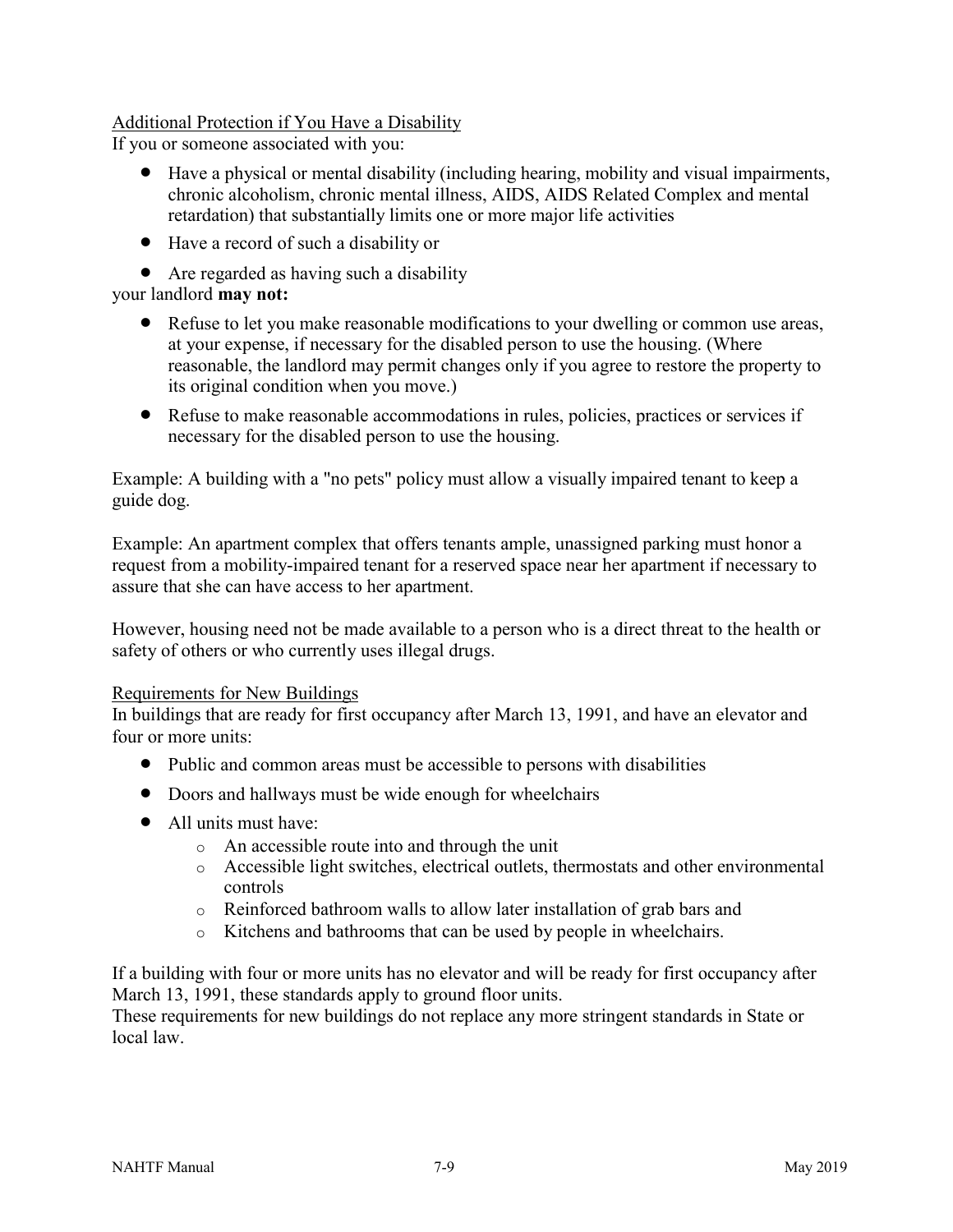#### Housing Opportunities for Families

Unless a building or community qualifies as housing for older persons, it may not discriminate based on familial status. That is, it may not discriminate against families in which one or more children under 18 live with:

- A parent
- A person who has legal custody of the child or children or
- The designee of the parent or legal custodian, with the parent or custodian's written permission.

Familial status protection also applies to pregnant women and anyone securing legal custody of a child under 18.

Exemption: Housing for older persons is exempt from the prohibition against familial status discrimination if:

- The HUD Secretary has determined that it is specifically designed for and occupied by elderly persons under a Federal, State or local government program or
- It is occupied solely by persons who are 62 or older or
- It houses at least one person who is 55 or older in at least 80 percent of the occupied units, and adheres to a policy that demonstrates an intent to house persons who are 55 or older.

A transition period permits residents on or before September 13, 1988, to continue living in the housing, regardless of their age, without interfering with the exemption.

#### If You Think Your Rights Have Been Violated

HUD is ready to help with any problem of housing discrimination. If you think your rights have been violated, the Housing Discrimination Complaint Form is available for you to download, complete and return, or complete online and submit, or you may write HUD a letter, or telephone the HUD Office nearest you. You have one year after an alleged violation to file a complaint with HUD, but you should file it as soon as possible.

#### What to Tell HUD:

- Your name and address
- The name and address of the person your complaint is against (the respondent)
- The address or other identification to the housing involved
- A short description to the alleged violation (the event that caused you to believe your rights were violated)
- The date(s) to the alleged violation

#### Where to Write or Call:

Send the Housing Discrimination Complaint Form or a letter to the HUD Office nearest you or you may call that office directly.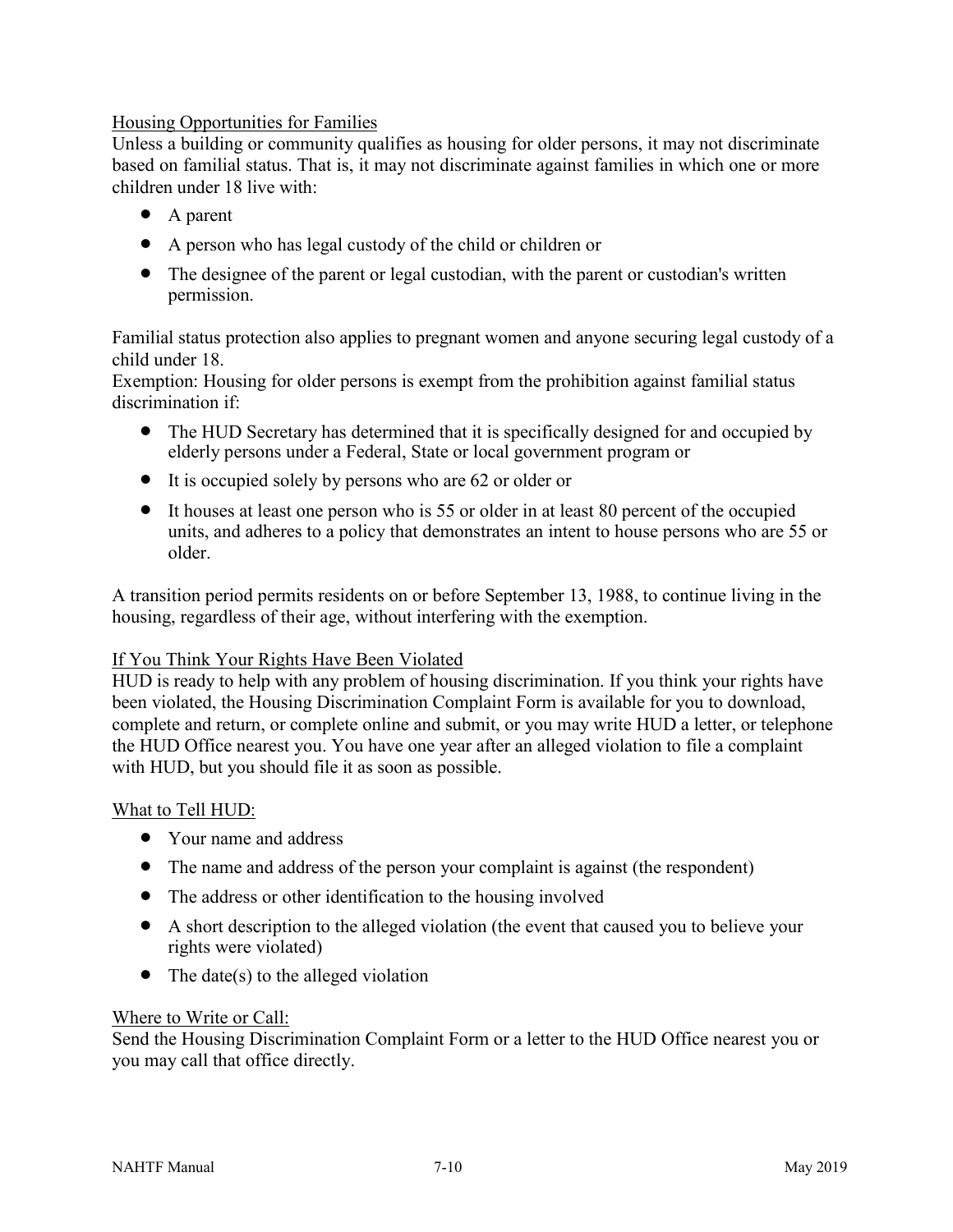#### If You Are Disabled:

HUD also provides:

- A toll-free TTY phone for the hearing impaired: 1-800-927-9275.
- Interpreters
- Tapes and Braille materials
- Assistance in reading and completing forms

#### What Happens when You File a Complaint?

HUD will notify you when it receives your complaint. Normally, HUD also will:

- Notify the alleged violator of your complaint and permit that person to submit an answer
- Investigate your complaint and determine whether there is reasonable cause to believe the Fair Housing Act has been violated
- Notify you if it cannot complete an investigation within 100 days of receiving your complaint

## **Release of Funds**

Upon receiving the "Notice of Release of Funds" letter, the grantee may obligate non-general administrative costs, set-up activities and draw down funds for eligible costs incurred. A Release of Funds will not be approved if there are any unresolved audit findings relating to a past grant and remains unresolved beyond the normal period or is deemed to be extreme misconduct.

## **Requesting NAHTF Funds**

The grantee must complete and send to the Department a Request for NAHTF funds only as funds are needed for the project. NAHTF funds will be disbursed electronically to the grantee's bank. The grantee has only 15 working days to spend NAHTF funds following receipt. More information on requesting funds is available in Chapter 12 - Financial.

#### **Amendments/Extensions**

Grantees must request approval from the Department for any of the following four changes:

- 1. Extension of contract end date
- 2. Decreases in proposed accomplishments
- 3. Amendments to housing program guidelines, tenant selection and/or lease agreement
- 4. Budget Amendment

The Department will review amendment requests using the following factors:

(a) The strength of the project as amended compared to projects that were not funded.

(b) Grantee's performance and capacity. An on-site visit may be required before a determination can be made.

A NAHTF Contract Amendment Request Form that details the required documentation to include in a contract change request is available at the Department's website.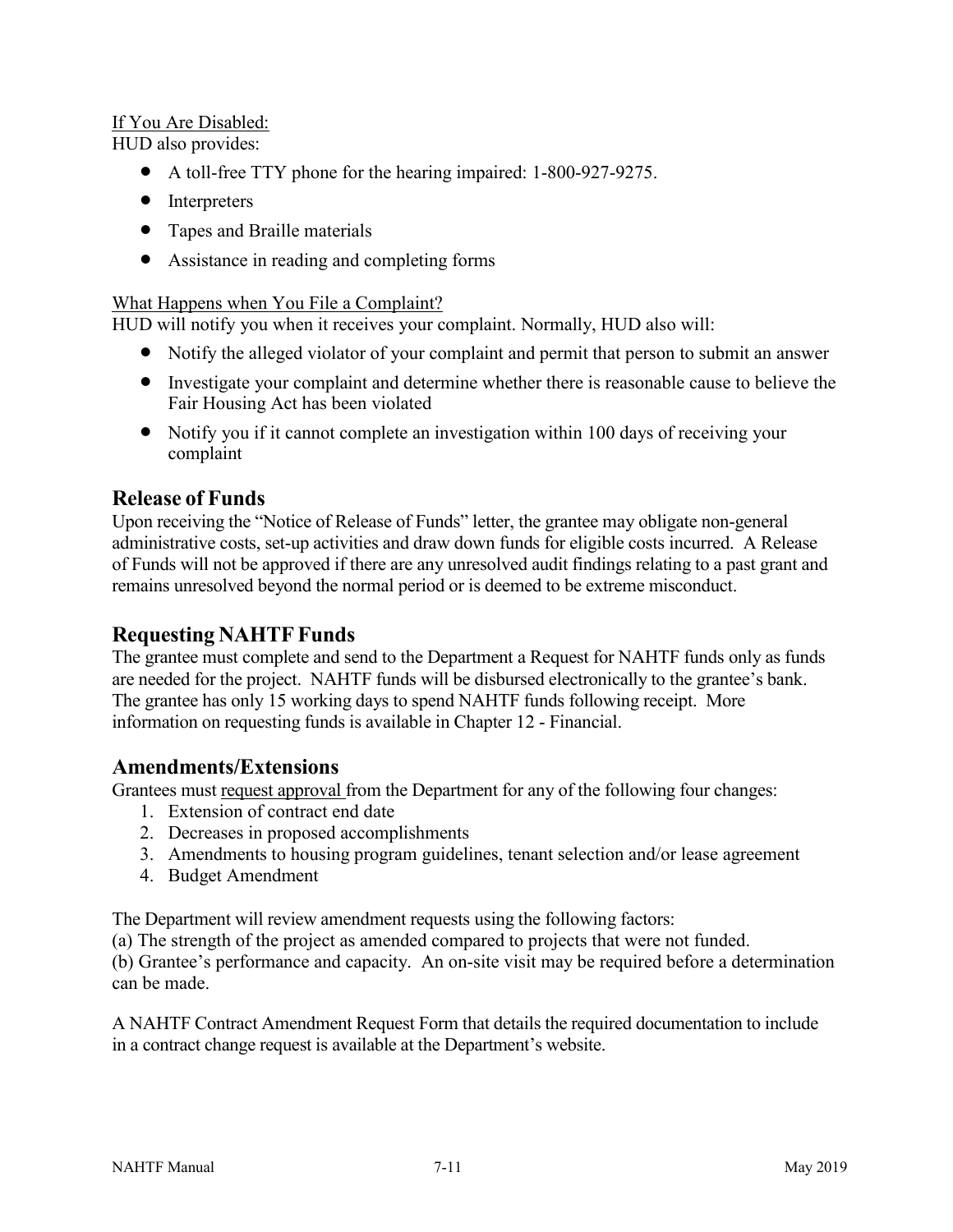Request requirements for the four changes are:

- 1. Changes to the budget:
	- Original Contract Budget Approved
	- Proposed Budget After Amendment
	- Attachment 1
		- Letter from the Chief Elected Official or the Authorized Official, including:
		- o Certification that the governing body has approved the budget amendment.
		- o Identification and reasons for the proposed budget amendment, including:
			- Changes to the nature of the project requiring the amendment.
			- Steps being taken to avoid any future amendment requests for the same reasons.
		- o If additional local matching funds are required as a result of this amendment, certification that such funds are available.
		- o If the amendment includes a new activity, certification that the activity meets the national objective.
	- Attachment 2

Minutes from the public hearing (for local governments) or board meeting (for nonprofits and local housing authorities) held on the proposed amendment.

• Attachment 3

If the budget amendment will affect major milestones, a revised implementation schedule showing when major milestones will be completed for each activity

• Attachment 4

Certification of re-evaluation of the environmental assessment (this form is included in Chapter 7 – Environmental Review)

- 2. Extensions of the contract end date
	- Original Contract End Date
	- Current Contract End Date including any previously approved extensions
	- Proposed Contract End Date
	- Attachment 1

A letter from the Chief Elected Official or the Authorized Official stating the following:

- o Certification that the governing body has approved the extension.
- o Identification and reasons for the proposed amendment, including:
	- Changes to the nature of the project requiring the amendment.
	- Steps being taken to avoid future amendment requests for the same reasons.
- $\circ$  If additional local matching funds are required as a result of this extension, certification that such funds are available.
- Attachment 2

A revised implementation schedule showing when major milestones will be completed for each activity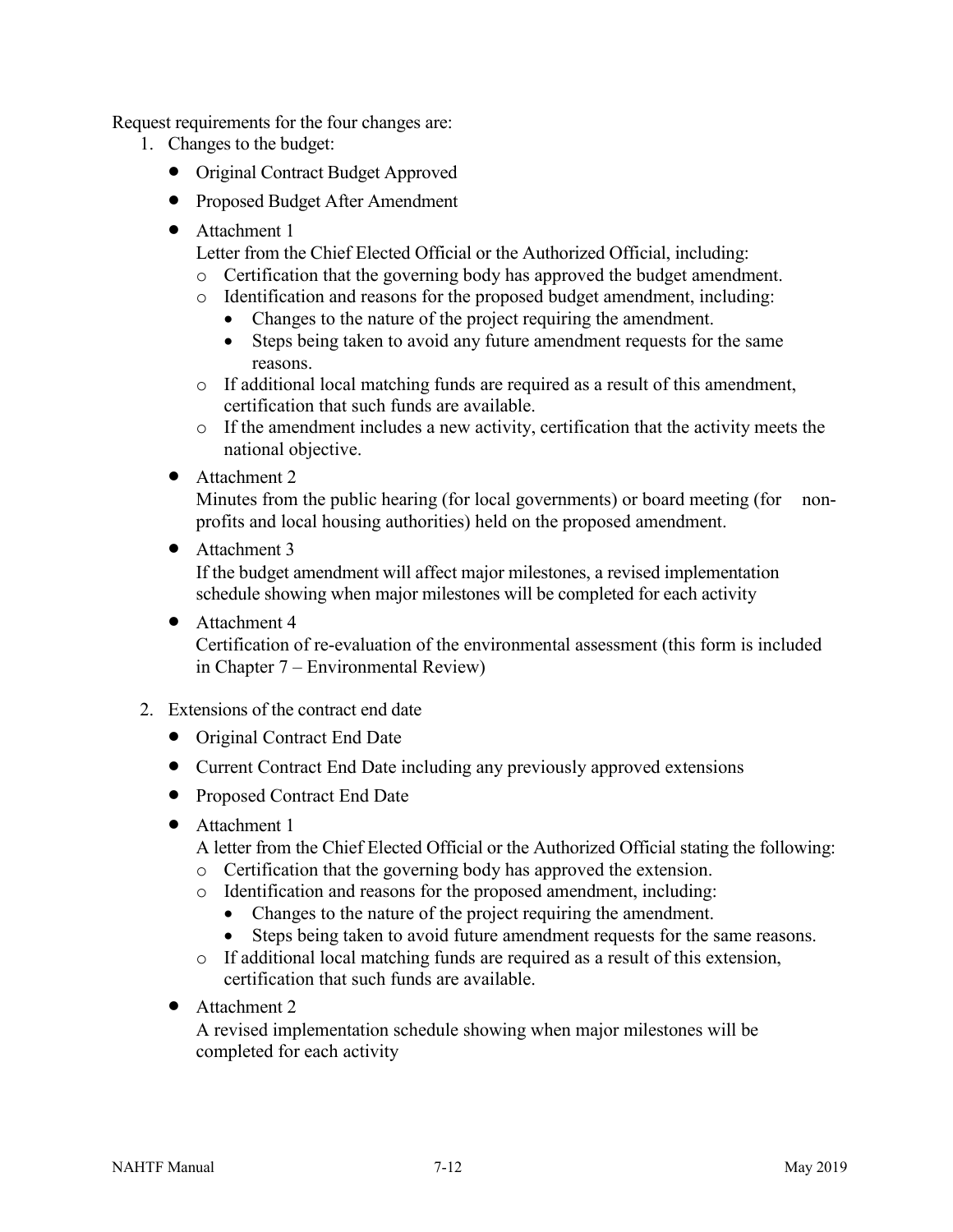- 3. Decreases in proposed accomplishments
	- Original Proposed Accomplishments.
	- Current Proposed Accomplishments.
	- Attachment 1: A letter from the Chief Elected Official or the Authorized Official stating the following:
		- o Certification that the governing body has approved the decrease in proposed accomplishments;
		- o Identification and reasons for the proposed amendment; including:
			- Changes to the nature of the project requiring the amendment;
			- Steps being taken to avoid any future amendment requests for the same reasons
		- o If additional local matching funds are required as a result of this decrease, certification that such funds are available.
	- Attachment 2: A revised implementation schedule showing when major milestones will be completed for each activity
- 4. Amendments to housing program guidelines
	- Attachment 1

Letter from the Chief Elected Official or the Authorized Official stating all of the following:

- $\circ$  Certification that the governing body has approved the amendment to the housing program guidelines;
- o Identification and reasons for the proposed amendment;
- o If additional local matching funds are required as a result of this amendment, certification that such funds are available.
- Attachment 2

If the housing program guidelines amendment will affect major milestones, a revised implementation schedule showing when major milestones will be completed for each activity

• Attachment 3: A complete copy of the proposed revised housing program guidelines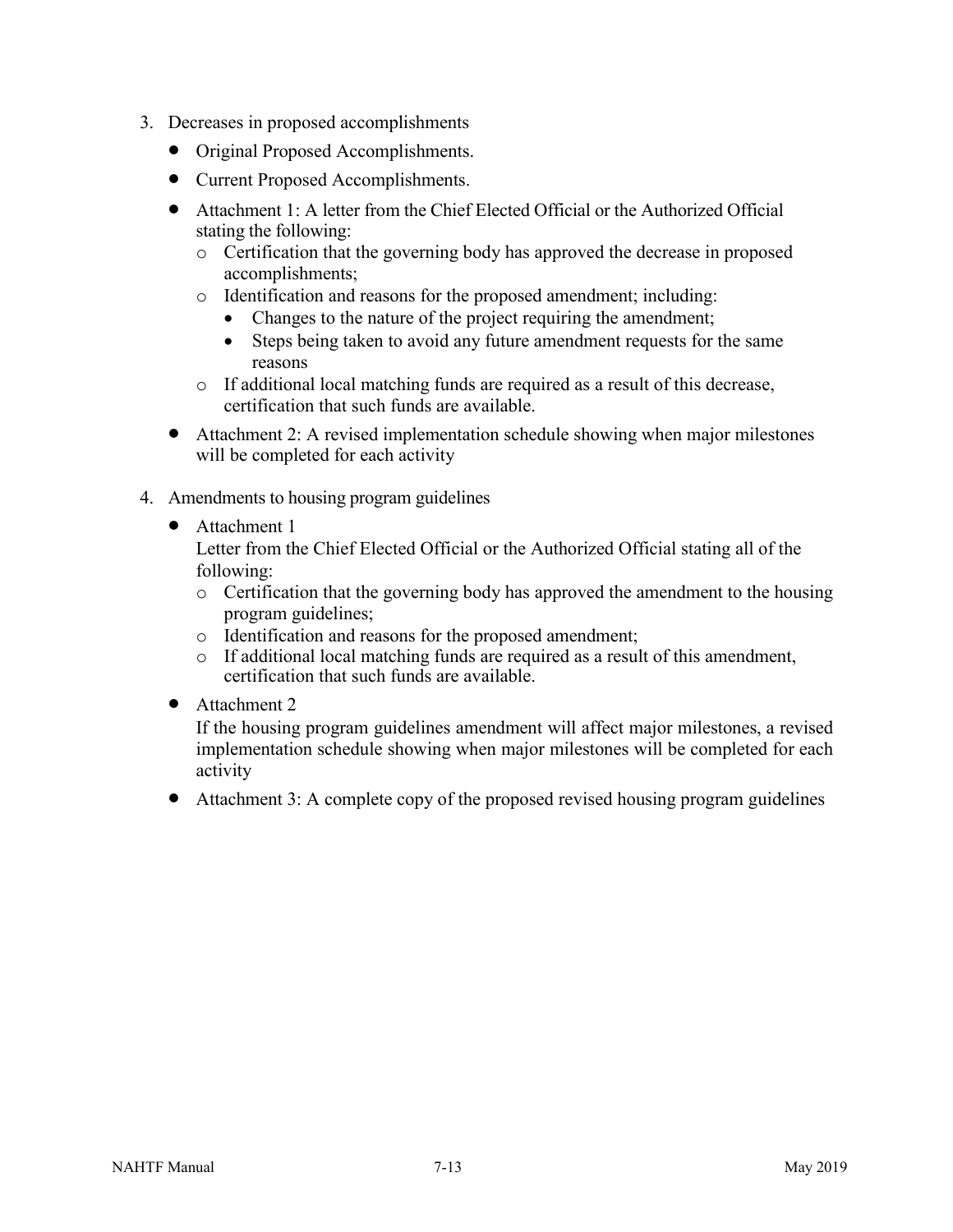#### **STATE OF NEBRASKA DEPARTMENT OF ECONOMIC DEVELOPMENT NEBRASKA AFFORDABLE HOUSING TRUST FUND PROGRAM (regarding homeownership project) CONTRACT NO. 10-TFXX-000**

This contract is entered into between the State of Nebraska Department of Economic Development ("Department"), and **[name, status, address]** ("Recipient"), upon the date of signature by both parties.

## **RECITALS:**

**A.** Pursuant to the Nebraska Affordable Housing Trust Fund Act ("Act"), the Department is directed to administer the funds made available pursuant to the Act and on deposit in the Affordable Housing Trust Fund ("Trust Fund"; and money therein "Trust Funds").

**B.** The Department has been designated and empowered to receive, administer, and disburse Trust Funds to achieve an adequate supply of affordable housing for low-to-moderate income Nebraskans, all in accordance with the Act; the Rules and Regulations Concerning the Administration of the Affordable Housing Act, Title 86, Nebraska Administrative Code, Chapter 5 ("Rules"); the Nebraska Affordable Housing Trust Fund Program Guidelines ("Guidelines") published by the Department; and the NAHTF Administration Manual ("NAHTF Manual") published by the Department; which Act, Rules, Guidelines, and NAHTF Manual are incorporated herein by this reference (collectively the "Program").

**C.** The Recipient has submitted an application ("Application") to the Department, which Application the Department has approved, which Application is incorporated herein by this reference, setting forth a project to provide affordable housing for low-to-moderate income Nebraskans, using Trust Funds. The project consists of housing units located, or to be located, in [Anytown], Nebraska, as such units are described, and as the project requirements are prescribed, in this paragraph and in the *Table of Project Requirements* found on the next **[following]** page<sup>[s]</sup> of this contract, which *Table* is incorporated within this paragraph by this reference, (the "Project"). The Trust Funds assistance will provide funds for **[providing assistance in owner-occupied home rehabilitation activities, other**].

**D.** The Project housing units are to be owned by homebuyers or owner-occupiers (as the case may be) who qualify as eligible for assistance under the Program and as eligible under the terms of the Project approved in the Application.

## **REMAINDER OF PAGE INTENTIONALLY BLANK**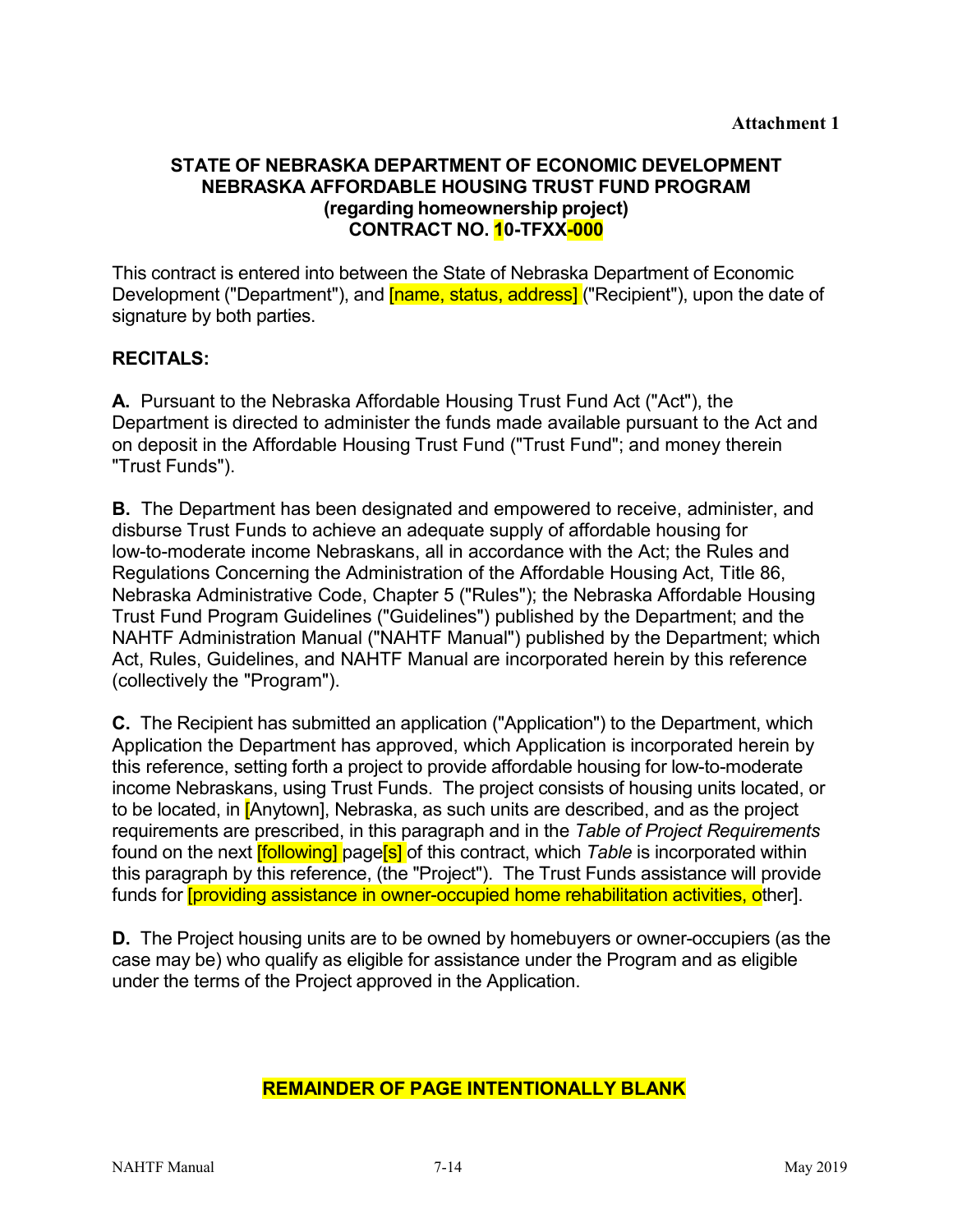All percentage references in this table, e.g., 60%, include the implied phrase "at or below" prior to the % and the implied **phrase "of the area median income per the most recent HUD income limits" after the %.**

| Table of Project Requirements (for homebuyer assistance, or owner-occupied rehabilitation, project)                                                                                                                                        |                |           |                               |                           |                               |            |
|--------------------------------------------------------------------------------------------------------------------------------------------------------------------------------------------------------------------------------------------|----------------|-----------|-------------------------------|---------------------------|-------------------------------|------------|
| <b>Requirement Descriptions</b>                                                                                                                                                                                                            |                |           | <b>Data/Comment</b>           |                           |                               |            |
| Total number of units in the Project $\rightarrow$                                                                                                                                                                                         |                |           | 00                            |                           |                               |            |
| Total number of NAHTF-assisted units $\rightarrow$                                                                                                                                                                                         |                |           | $00 \,$                       |                           |                               |            |
| Number of NAHTF units 100% for HOME Very                                                                                                                                                                                                   |                |           |                               |                           |                               |            |
| l ow-Income Limits x 2                                                                                                                                                                                                                     |                |           | 00                            |                           |                               |            |
| Number of NAHTF units 80% for HOME                                                                                                                                                                                                         |                |           |                               |                           |                               |            |
| Low-Income Limits                                                                                                                                                                                                                          |                |           | 00                            |                           |                               |            |
| Number of NAHTF units 60% for HOME 60%                                                                                                                                                                                                     |                |           |                               |                           |                               |            |
| Income Limits                                                                                                                                                                                                                              |                |           |                               | 00                        |                               |            |
| Number of NAHTF units 50% for HOME                                                                                                                                                                                                         |                |           |                               |                           |                               |            |
| Very-Low Income Limits                                                                                                                                                                                                                     |                |           | 00                            |                           |                               |            |
|                                                                                                                                                                                                                                            |                |           | HUD-imposed                   |                           | ⊠ Nebraska-imposed            |            |
| Affordability period, if any (source and duration) $\rightarrow$                                                                                                                                                                           |                |           | affordability period,         |                           | affordability period,         |            |
|                                                                                                                                                                                                                                            |                |           | specified in Part III of this |                           | specified in Part III of this |            |
|                                                                                                                                                                                                                                            |                |           | contract                      |                           | contract                      |            |
| Project is subject to: resale restrictions; or to recapture provisions; or to other affordability ensuring provisions—as                                                                                                                   |                |           |                               |                           |                               |            |
| checkbox marked here and as described in §3.03 of this contract. If no checkbox is marked here, the omission was<br>inadvertent in the preparation of this contract, and the invocation of recapture provisions will be deemed to apply to |                |           |                               |                           |                               |            |
| this contract.                                                                                                                                                                                                                             |                |           |                               |                           |                               |            |
|                                                                                                                                                                                                                                            |                |           |                               |                           |                               |            |
| Resale restrictions                                                                                                                                                                                                                        |                |           |                               |                           |                               |            |
| $\boxtimes$ Recapture provisions will be invoked                                                                                                                                                                                           |                |           |                               |                           |                               |            |
| Other                                                                                                                                                                                                                                      |                |           |                               |                           |                               |            |
| Categories of                                                                                                                                                                                                                              | $\boxtimes$ No | Elderly   | $\Box$ Elderly                | Persons<br>$\blacksquare$ | $\Box$ 'Other'                | [Reserved] |
| homebuyers/homeowners                                                                                                                                                                                                                      | restrictions   | aged 62   | aged 55                       | w/                        | (particulars                  |            |
| to be served $\rightarrow$                                                                                                                                                                                                                 |                | and older | and older                     | disabilities              | below)                        |            |
|                                                                                                                                                                                                                                            |                |           |                               | (particulars)             |                               |            |
|                                                                                                                                                                                                                                            |                |           |                               | below)                    |                               |            |
| Particulars as to persons w/disabilities or as to 'Other' category $\rightarrow$ Not applicable.                                                                                                                                           |                |           |                               |                           |                               |            |

## **AGREEMENT:**

Premised on the Recitals above, and in consideration of the mutual promises and understandings of the parties set forth below, the parties agree as follows:

## **PART I: TERMS AND CONDITIONS.**

#### **§1.01 Conditional Nature of, and Amount of, the Award of Trust Funds; and Manner of Disbursement to Recipient.**

The Department will disburse Trust Funds to the Recipient, for the Project, as a **conditional grant**, in a total amount not to exceed \$000. The Trust Funds will in turn be used by the Recipient to carry out the Project.

The conditions making the grant a conditional grant include compliance with all the terms and conditions of this contract, most particularly including monitoring and enforcing: (a) the eligibility requirements (including the income eligibility, ownership of the property eligibility, and the occupancy as the principal residence of the homebuyer/homeowner requirement); and (b) the affordability period requirements through the imposition of liens, recapture requirements, or resale restrictions; as required under the Program. If all conditions are satisfied, then the grant will be declared unconditional.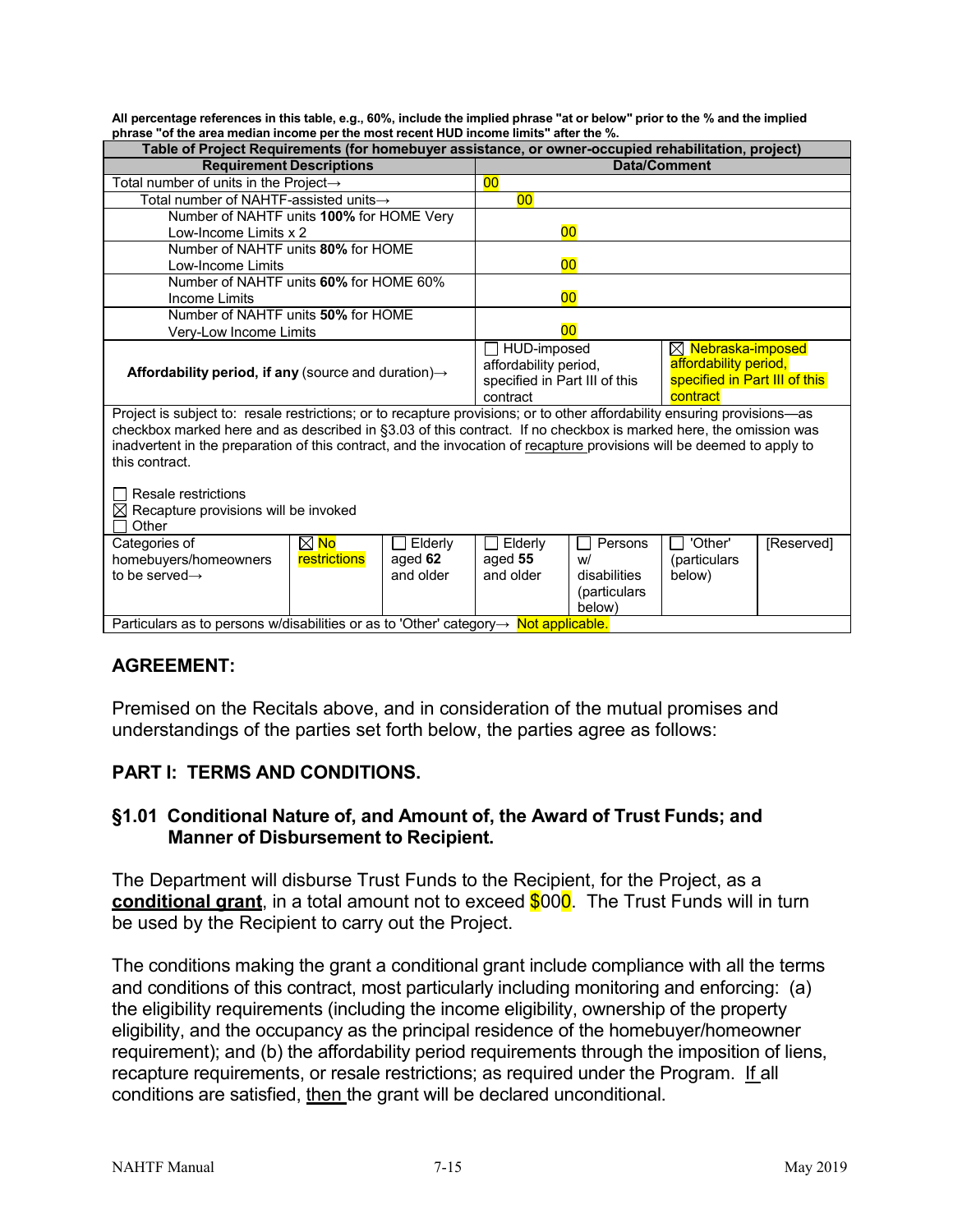The Recipient will be held responsible for full repayment of the conditional grant to the Department unless and until unconditional grant status is achieved. If the Recipient is required to repay all or any portion of the conditional grant to the Department, the Recipient may, of course, pursue reimbursement of such funds (the funds the Recipient pays to the Department) from the homeowner through enforcement of whatever contractual arrangements for repayment from the homeowner the Recipient may have. This may include: promissory notes, or attendant collateral lien instruments, or land use restriction agreements, or deed restrictions, or a combination of one or more of such; as the Recipient may have as part of its arrangements with the homeowner. The Recipient is responsible for securing its position with respect to the homeowner and the real estate involved in the Project.

Disbursements will be made to the Recipient upon the request of the Recipient, in the form and manner prescribed by the Department, and must be supported by documentation as required by the Department. All administrative and fiscal requirements for drawing Trust Funds will be the responsibility of the Recipient.

Disbursements may not be requested until the Trust Funds are needed for payment of eligible costs. The amount of disbursement requests must be limited to the amount needed.

## **§1.02 Use of Trust Funds.**

The Trust Funds will be used for the Project, as more particularly described in Paragraph C of the Recitals above. The Trust Funds will be used solely for the stated and approved purposes set forth in the Application and this contract.

## **§1.03 Time of Performance.**

The period covered under this contract will be  $[24][36]$  months from [date]. The termination date of this contract will be **[date]**. All of the required activities and services, except for administration and audit, will be completed by or before this date.

## **§1.04 Incorporation of RECITALS Paragraphs as Agreed Terms of Contract.**

All provisions of paragraphs A, B, C, and D of the RECITALS above are incorporated as agreed provisions of the contract.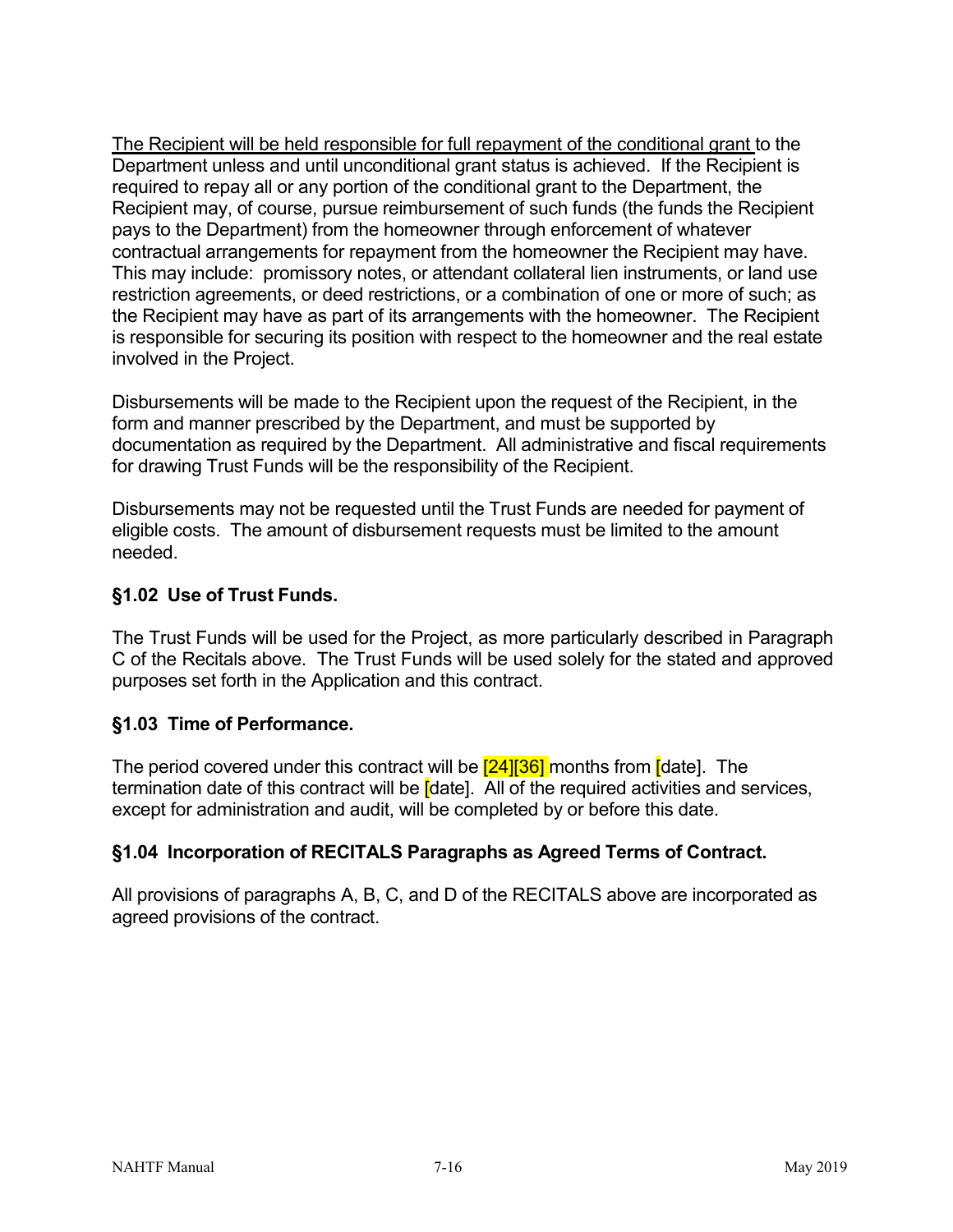## **PART II: SPECIAL CONDITIONS FOR RELEASE OF FUNDS.**

Funding of the amount specified in §1.01 will not be released to the Recipient by the Department until the following Special Conditions for Release of Funds are met. These special conditions must be satisfactorily completed no later than **[date]**. The Department reserves the right to cancel the contract if these special conditions are not met within this specified time frame.

## **§2.01 NAHTF Program Grantee (Recipient) Information Sheet.**

Recipient must complete and return a NAHTF Program Grantee (Recipient) Information Sheet as prescribed by the Department.

## **§2.02 NAHTF Authorization to Request Funds.**

Recipient must complete and return a NAHTF Authorization to Request Funds form as prescribed by the Department.

#### **§2.03 Environmental Review.**

Documentation is required by the Department evidencing the Recipient's completion of its responsibilities for environmental review and decision making pertaining to the Project.

#### **§2.04 Procurement Standards.**

Documentation is required by the Department evidencing the Recipient's adoption of appropriate procurement standards as specified in the NAHTF Manual chapter addressing procurement.

#### **§2.05 Fair Housing.**

Documentation identifying the Recipient's fair housing representative, including the representative's name and contact information. The Recipient must also submit a description of the actions they will take during the course of the Project to fulfill the requirements to affirmatively further fair housing, and submit documentation demonstrating the actions that were actually taken. The requirement to submit documentation demonstrating the actions that were actually taken need not be submitted within the time frame for completion of the special conditions, but such documentation must be submitted prior to closeout of the Project.

#### **§2.06 Other Special Conditions.**

#### None.

All of the following must be approved, in writing, as acceptable to the Department, by the Department's Program Representative for Recipient's program: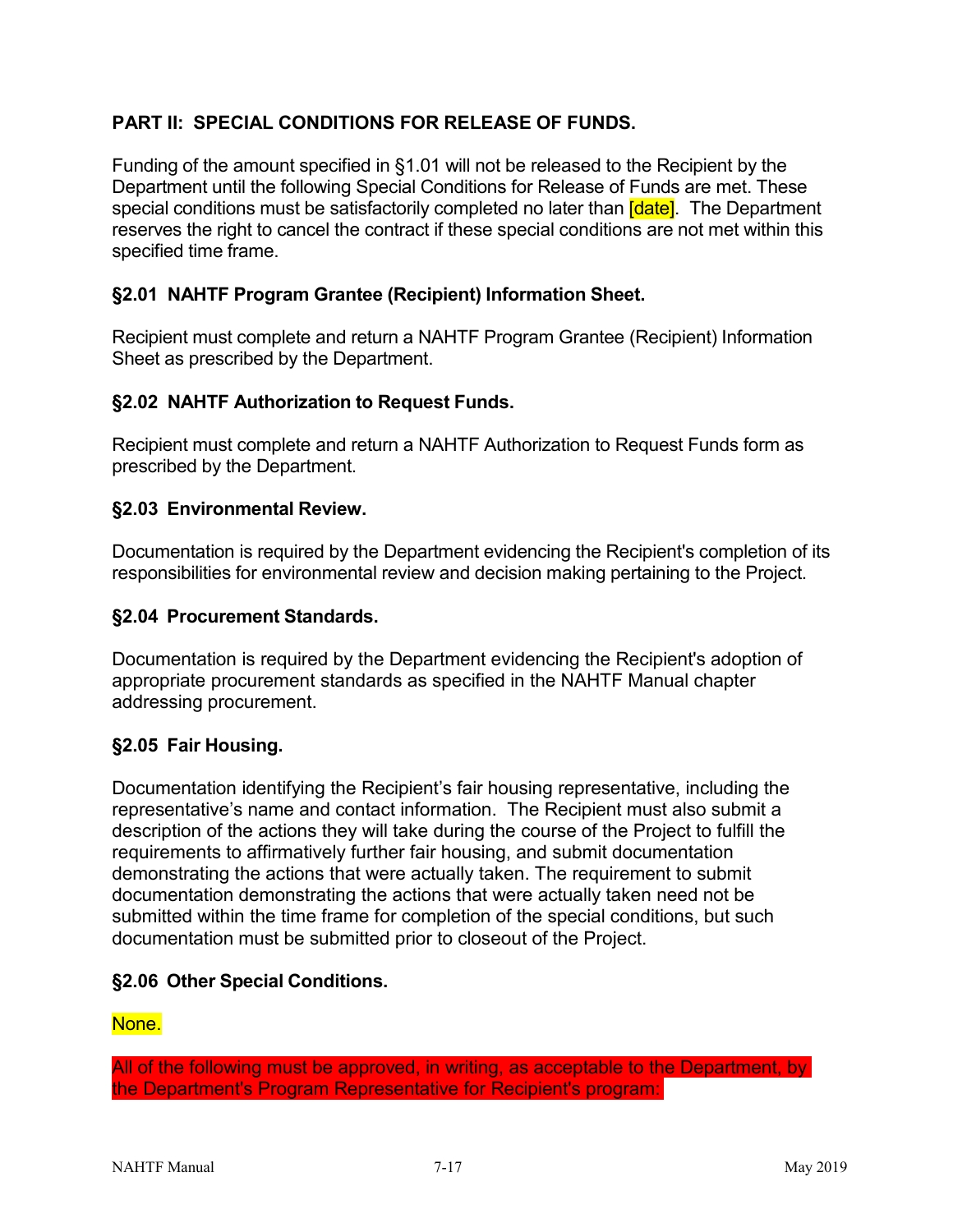

#### **PART III: SOURCES AND USES OF FUNDS; PROJECT DESCRIPTION; AND OTHER REQUIRED CONDITIONS GOVERNING THE USE OF TRUST FUNDS.**

#### **§3.01 Sources and Uses of Funds.**

Sources and Uses of Funds for the Project are shown in the table below.

| $SOURCES \rightarrow$       | <b>NAHTF</b> | <b>Other</b> | <b>TOTAL</b> |
|-----------------------------|--------------|--------------|--------------|
| <b>USES (Activities)</b>    |              |              |              |
| 0000 [description]          | \$0          | \$0          |              |
| 0580 Housing management     | \$0          | \$0          | \$C          |
| 0181 General administration | \$0          | \$0          | \$0          |
| <b>TOTAL</b>                | \$0          | \$0          |              |

## **§3.02 Project Description.**

The Project is particularly described in Paragraph C of the Recitals above.

#### **§3.03 Other Required Conditions Governing the Use of Trust Funds.**

**The Project must comply with all the requirements of the Program (the Act, the Rules, the Guidelines, and the NAHTF Manual).** Requirements of the Program include meeting many of the requirements of the *HOME Investment Partnership Program,* including the federal rules and regulations promulgated as the final HOME Rules at 24 C.F.R. Part 92 ("HOME Rules"). Thus the Project must be completed, and following completion subsequently managed, in conformance with this contract and all provisions of the Program, including, but not limited to, the following matters.

The conditional grant awarded by this contract must be repaid by the Recipient if the Project housing does not meet the affordability requirements of this contract and of the Program throughout the entire appropriate period of affordability.

The affordability requirements relate to the eligibility requirements (including the income eligibility, ownership of the property eligibility, and the occupancy as the principal residence of the homebuyer/homeowner requirement) which must be enforced throughout the affordability period by the Recipient.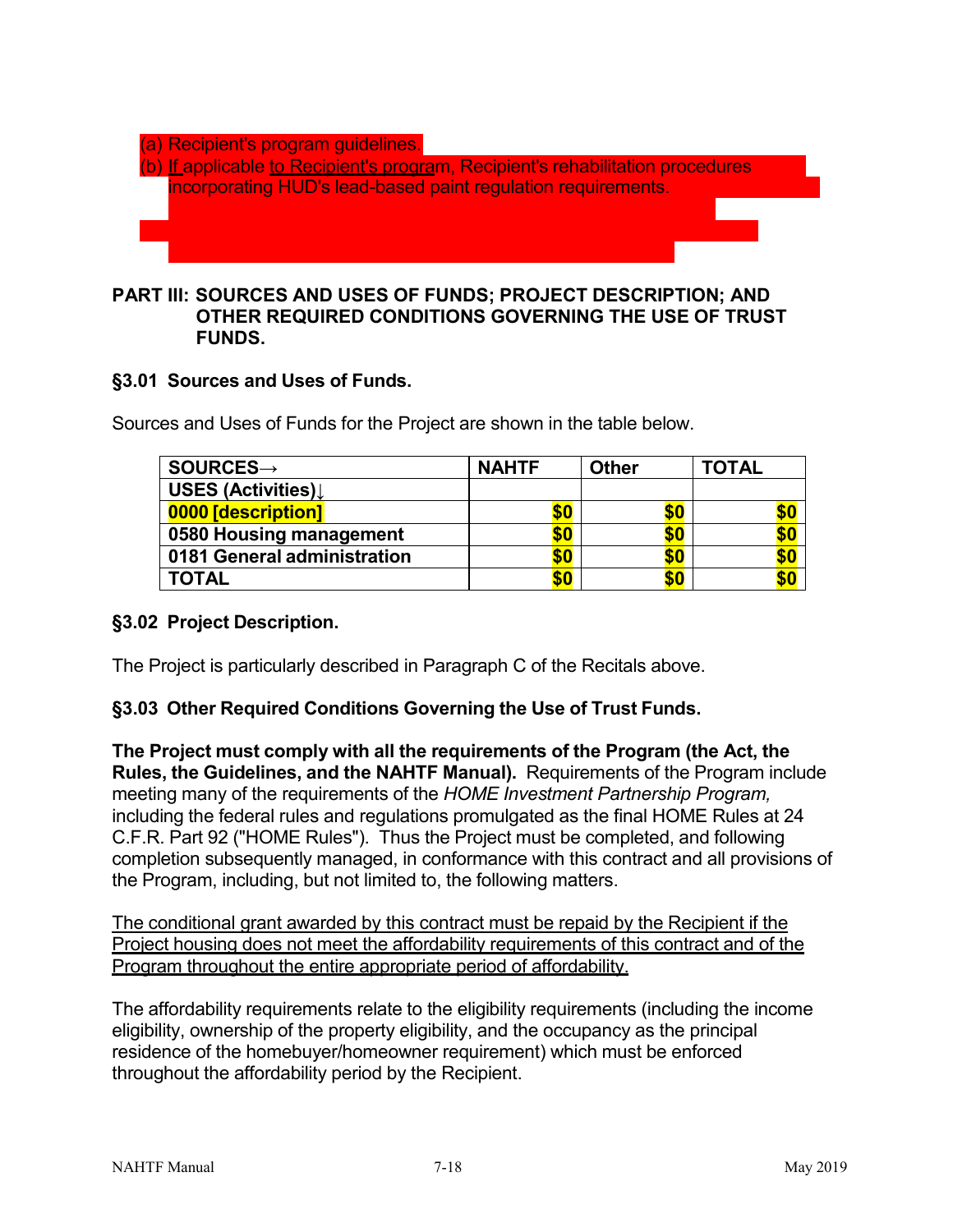The Recipient must enforce the eligibility requirements and the affordability requirements through the imposition of liens (such as mortgages or deeds of trust), deed restrictions, recapture requirements, resale restrictions, or a combination of such as applicable to the situation; as required under the Program.

The Department may require from the Recipient, at any time during the time of performance of this contract and during the period of affordability, documentation verifying the existence of, and proper recordation of, the necessary and appropriate liens, deed restrictions, and land use restriction agreements for enforcement of the affordability and eligibility requirements and restrictions. The liens, deed restrictions and restrictive covenants must, in legal terms of art, "touch and concern" the land, "burden and benefit" the respective parties, and "run with the land" so as to be binding upon the homeowner and any successors in title to the applicable Project real estate, and upon heirs, legal representatives, successors or assigns.

Trust Funds-assisted units will remain affordable, beginning after Project completion, *for the affordability period established in Recipient's own program guidelines as reflected in the Application, or for the affordability period reflected in the following table (whichever is more stringent, i.e., longer)*:

| <b>Trust Funds invested per Trust</b><br><b>Funds-assisted unit:</b> | State imposed length of period of<br>affordability: |
|----------------------------------------------------------------------|-----------------------------------------------------|
| Under \$15,000                                                       | <b>5 years None</b>                                 |
| \$15,000 to \$40,000                                                 | 10 years None                                       |
| Over \$40,000                                                        | <b>15 years None</b>                                |

Monitoring and Documentation Duties of the Recipient During the Period of Affordability. During the period of affordability, the Recipient will undertake, be responsible for, and complete, the following monitoring activities; and will maintain documentation of such monitoring activities, on a current basis and continuing through five years after the period of affordability: Review any and all transfers of Project property to ensure that it is affordable to purchasers subsequent to the original homeowner and that subsequent purchasers are eligible, or, if such is not the case, ensure that recapture requirements are met.

If the housing does not continue to be the principal residence of the original homeowner for the duration of the period of affordability, then:

Resale restrictions will apply. Resale restrictions must ensure that the housing is made available for subsequent sale only to a Program eligible buyer and that such buyer will use the property as their principal residence.

or

Recapture provisions will be invoked to ensure recouping of Trust Funds. Several recapture options are available, two of the most commonly used being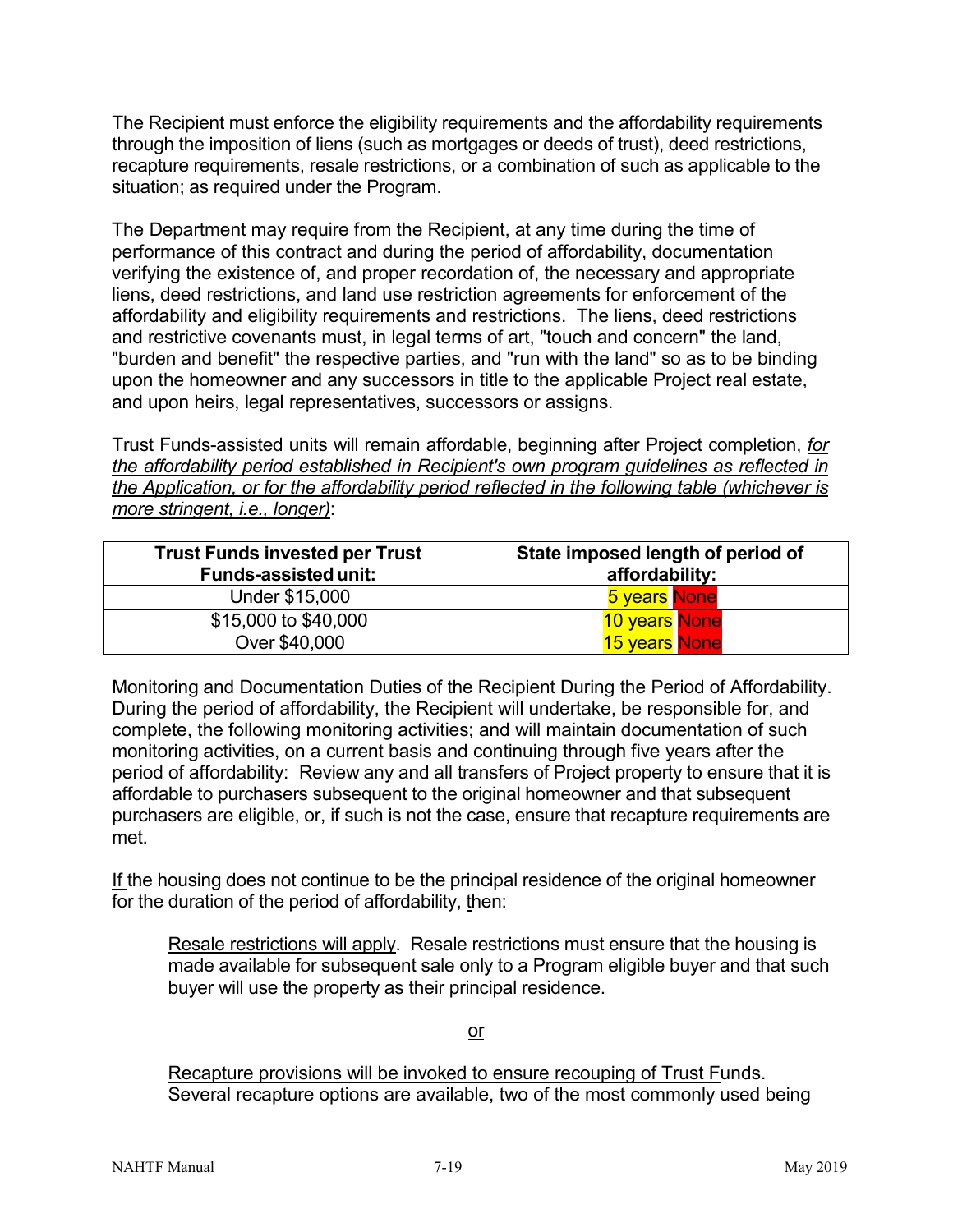mentioned below.

The entire amount of Trust Funds subsidy, or the "net proceeds" from sale if such net proceeds are less than the entire amount of the Trust Funds subsidy, will be recaptured. Net proceeds in this context means the sales price of the home minus loan repayments (other than repayment of Trust Funds) and minus normal closing costs.

#### or

The Trust Funds subsidy to be recaptured may be reduced on a pro rata basis comparing the years (rounded down to the nearest whole year) the homeowner has owned and occupied the housing, measured against the required affordability period. To illustrate application of this formula, if a homeowner has owned the housing for four years as against a 10-year period of affordability associated with a \$20,000 Trust Fund-assistance amount, the calculation of the pro rata required recapture is:

4/10 x \$20,000 = \$8,000 reduction. \$20,000 total Trust Fund-assistance minus \$8,000 pro rata reduction = \$12,000 to be recaptured.

The applicability of resale restrictions, or recapture provisions, for this contract is determined by the checkbox markings in the *Table of Project Requirements* referred to and found in the Recitals to this contract beginning on the first page of this contract.

Termination/Revival of affordability restrictions. Affordability restrictions may terminate upon the occurrence of events such as foreclosure or a transfer in lieu of foreclosure. Affordability restrictions shall be revived according to their original terms if, during the original affordability period, the owner of record before the termination event, or any newly formed entity that includes the former owner or those with whom the former has or had family or business ties, obtains an ownership interest in the housing.

## **PART IV: OTHER CONTRACTUAL CONDITIONS.**

## **§4.01 Accounting For Trust Funds by the Recipient.**

The Trust Funds will be accounted for separately upon the books and records of the Recipient, in such manner as to allow funds tracing and a current status review of the Trust Funds at all times. A separate bank account for the Trust Funds is not required. The Recipient will keep all records concerning the Trust Funds in a manner which is consistent with generally accepted accounting principles. Payments from such Trust Funds will be obligations incurred in the performance of this contract; and will be supported by contracts, invoices, brochures, and other data, as appropriate, evidencing the necessity for such expenditures.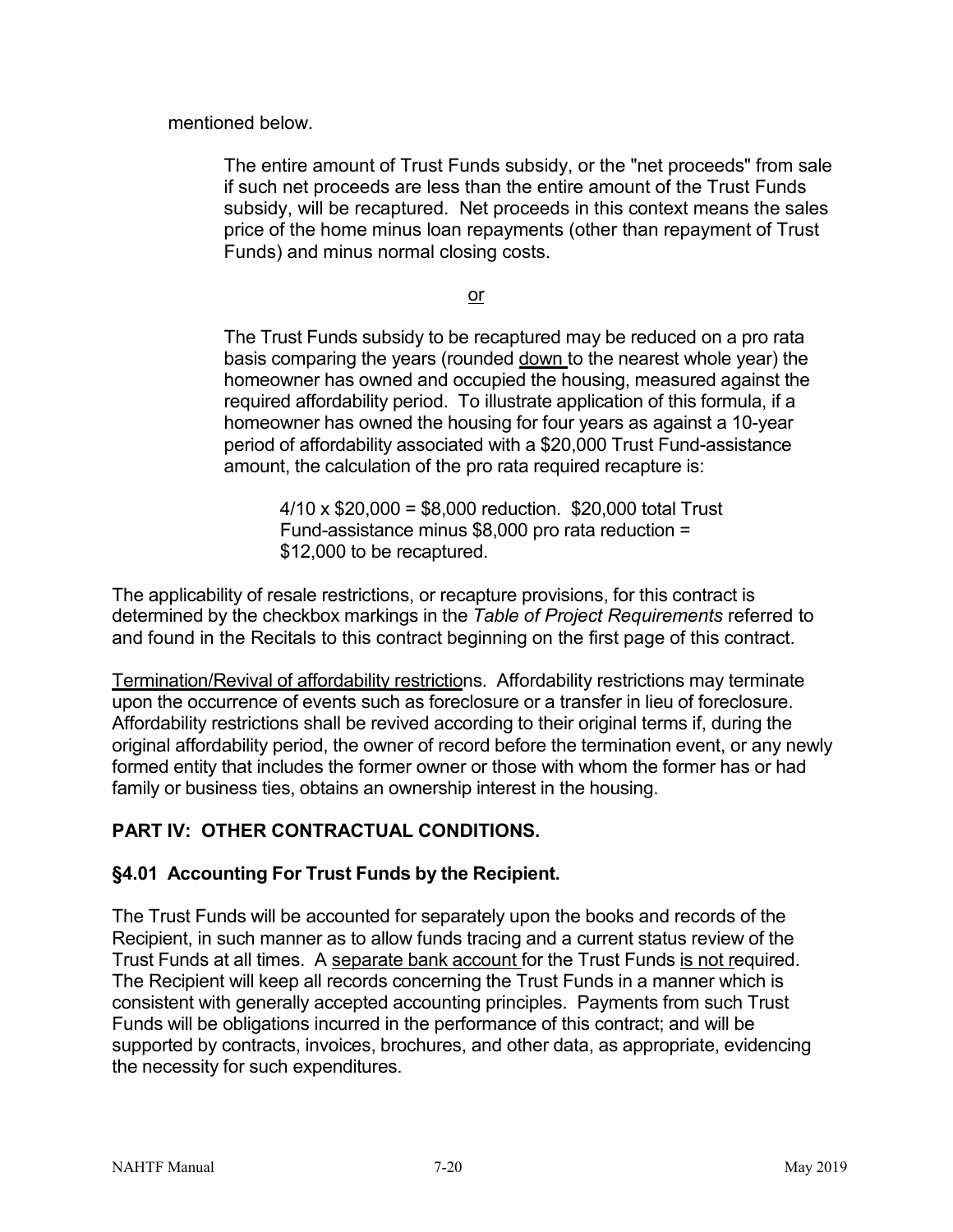Requirements regarding disbursements from the Department to the Recipient are addressed in §1.01 of this contract.

## **§4.02 Designation of Officials to Execute Contract and Amendments.**

The Director of the Department (or their designee) is the official authorized to execute this contract and any amendments to this contract, on behalf of the Department.

The Chief Elected Official (in the case of a unit of general local government as Recipient); or the Executive Officer (in the case of a Recipient which is not a government entity); of the Recipient is the official authorized to execute this contract and any amendments to this contract, on behalf of the Recipient.

The Recipient or the Department may request amendments to this contract. Amendments will not take effect until mutually agreed to in writing by both parties.

By signing this contract, the Recipient certifies that it possesses legal authority to: accept Trust Funds under the Program; and to carry out the Project.

#### **§4.03 Waiver in Writing.**

No conditions or provisions of this contract can be waived unless approved by the Department in writing.

#### **§4.04 Assignment of Interest.**

The Recipient will not assign any interest in this contract without the written consent of the Department.

#### **§4.05 Records, Record Keeping Duration, and Record Retention Requirements.**

Note that the duration of the eligibility monitoring requirements, and the need to retain the records reflecting such monitoring, (for five years after the period of affordability for the Project) are referenced earlier in this contract as part of §3.03.

The Recipient agrees to keep other, general records concerning the Project as the Department may require, for five years after the Department issues to the Recipient a Certificate of Completion for the Project.

If any claim, litigation, or audit is started before the expiration of the record retention periods, the records must be retained until all claims, litigation, or audit findings involving the records have been resolved.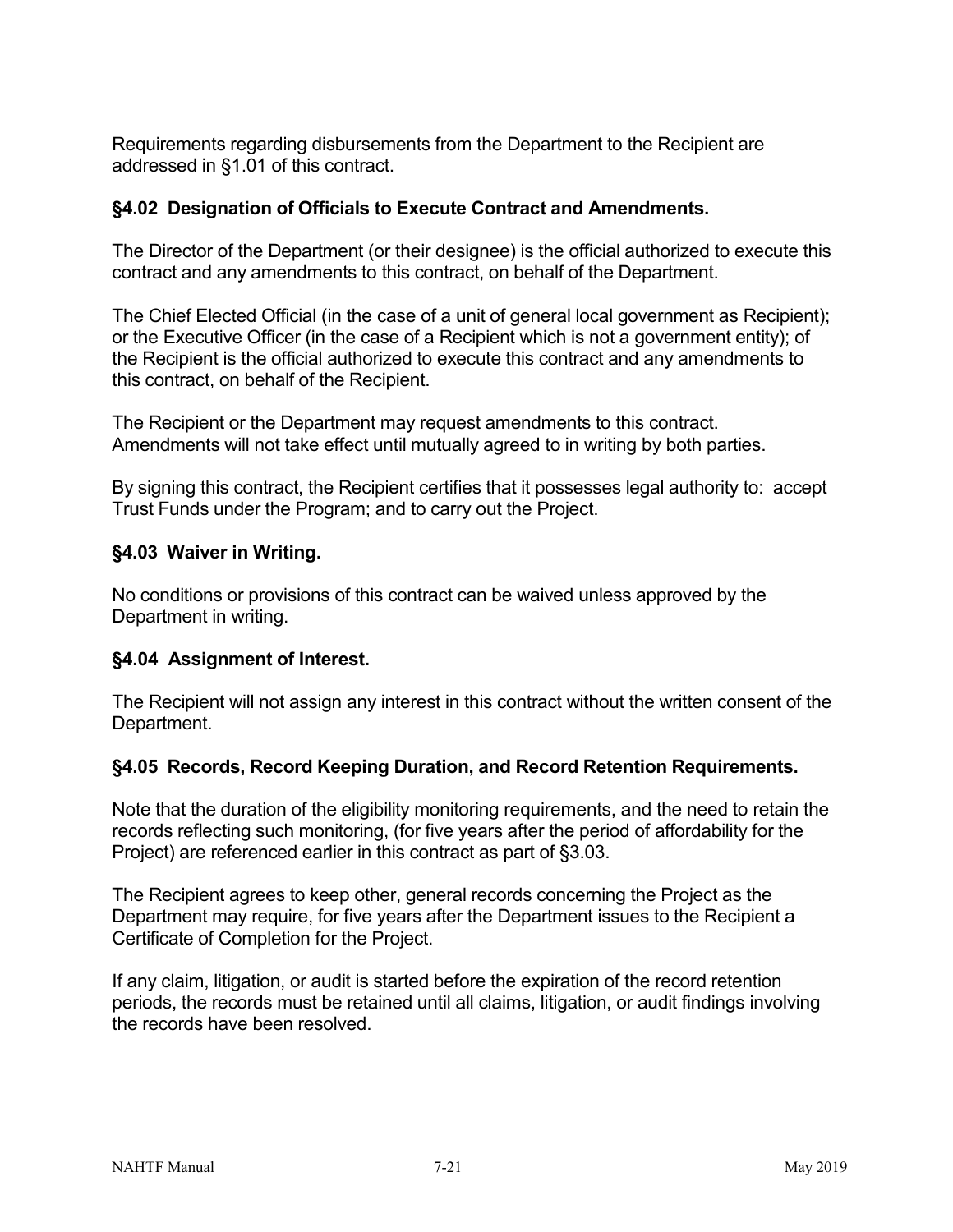## **§4.06 Access to, and Inspection of, Records.**

The Department and duly authorized officials of the state and the federal government will have full access to; and the right to examine, audit, excerpt, and transcribe; any of the Recipient's records pertaining to all matters covered by this contract.

#### **§4.07 Performance Reviews; Audits; and Project Final Reports to the Department.**

The Department may conduct performance review monitoring visitations, and may audit the Recipient's records, including records that are part of the matching contribution (if any), for compliance with this contract. In addition to performance reviews and compliance audits, a cost certification audit may either be conducted by the Department, or requested by the Department to be done by independent accountants, at the Recipient's expense.

The Trust Funds are subject to audit in the manner specified by the Department according to the Program.

Within 90 days following completion of all work on the Project and final disbursement of the Trust Funds, the Recipient shall provide to the Department, in a format as prescribed by the Department, the following project completion reports: (a) Final Performance Report; and, (b) Final Financial Report.

#### **§4.08 Conflict of Interest.**

No officer, employee, or agent of the Recipient will participate in the selection, or in the award or administration, of a contract supported by the Trust Funds if a conflict of interest, real or apparent, would be involved. Such a conflict of interest would arise when:

- (a) the employee, officer, or agent; or,
- (b) any member of their immediate family; or,
- (c) their partner; or
- (d) an organization which employs, or is about to employ, any of the above,

has a financial or other interest in the person or entity selected for contracting.

The Recipient's officers, employees, or agents will neither solicit nor accept gratuities, favors, or anything of monetary value from contractors, potential contractors, or parties to subagreements, during the time of performance of this contract or for one year after closeout. This stipulation must be included in all other contracts and subcontracts to this contract.

Upon written request by the Recipient, exceptions may be granted upon a case by case basis when it is determined that such an exception will serve to further the purposes of the Program. These exceptions are granted by the Department.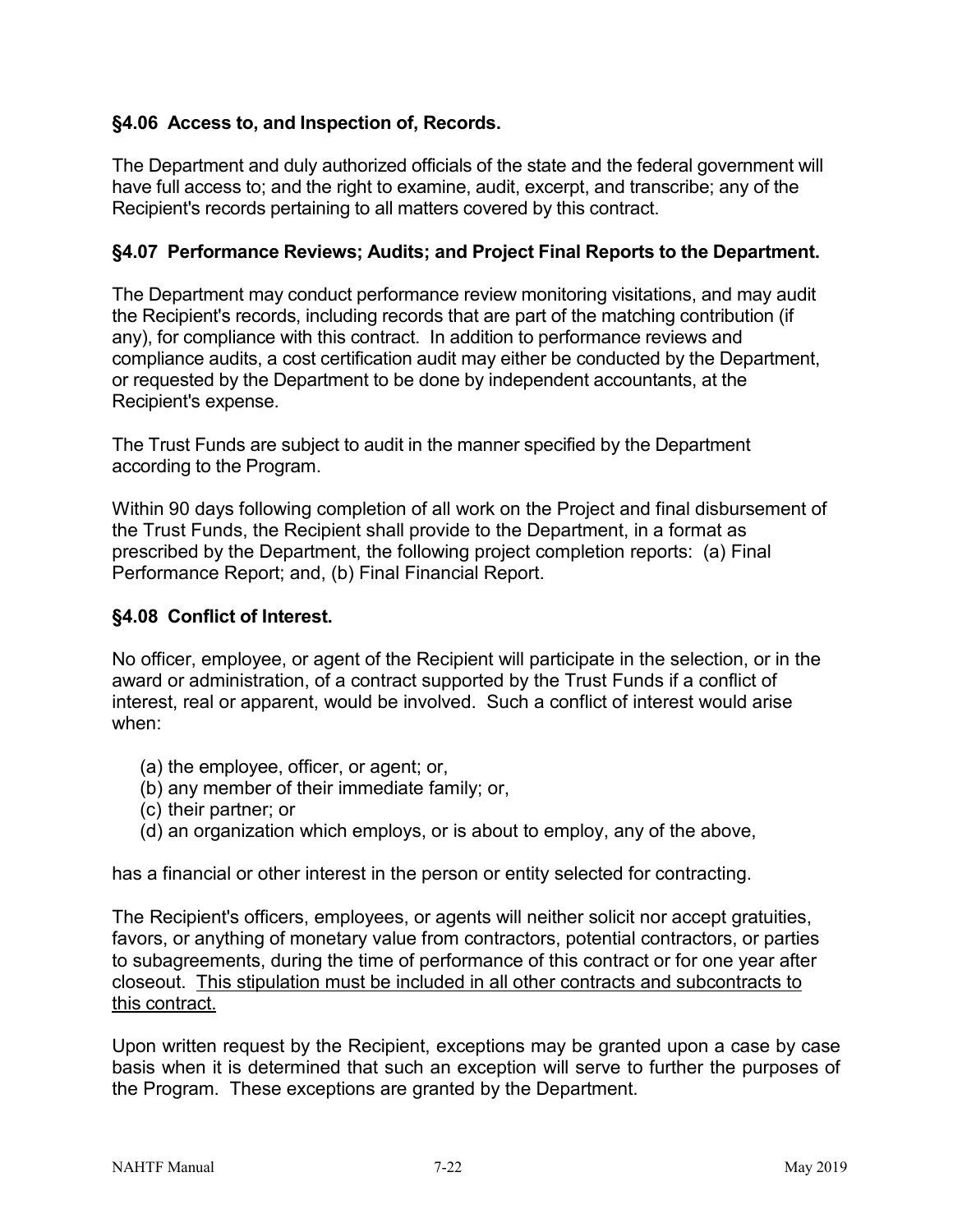## **§4.09 Non-Waiver.**

The Department's failure to insist upon strict performance of any provision of this contract, or to exercise any right based upon breach, will not constitute a waiver of any right under this contract.

## **§4.10 Entire Agreement, Binding Effect, and Counterparts.**

This contract, along with any attachments, the approved Project application, and those items incorporated by reference or statutes or regulations referenced herein, contain the entire agreement between the parties. Any statements, inducements, or promises not contained therein will not be binding upon the parties.

This agreement will be binding upon, and will inure to the benefit of, the successors, assigns, and legal representatives of the parties.

This agreement, or any amendment of this agreement, may be signed in any number of counterparts, each of which will be an original, but all of which taken together will constitute one agreement (or amendment, as the case may be).

## **§4.11 Termination by Agreement.**

This contract may be terminated in whole or in part, prior to the completion of the Project, when both parties agree that continuation is not feasible or would not produce beneficial results commensurate with the further expenditure of Trust Funds. The parties must agree on the termination conditions, including the effective date and the portion to be terminated. The Recipient will not incur new obligations for the terminated portion after the effective date, and will cancel as many outstanding obligations as possible. If a release of funds has been achieved, the Department will make funds available to the Recipient to pay for allowable expenses incurred before the effective date of termination.

## **§4.12 Termination of Contract Due to Loss of Trust Funds Funding to Department.**

This contract will terminate in full or in part, at the discretion of the Department, in the event the Department suffers a loss of funding which permits it to fund the Recipient so that it is unable to make payment to the Recipient. In the event the Department suffers such a loss of funding, the Department will give the Recipient written notice which will set forth the effective date of full or partial termination, or if a change in funding is required, setting forth the change in funding and the changes in the approved budget.

## **§4.13 Suspension, or Termination, of Contract for Material Breach.**

In the event of a material breach of the terms of this contract by the Recipient, the Department may take the following actions: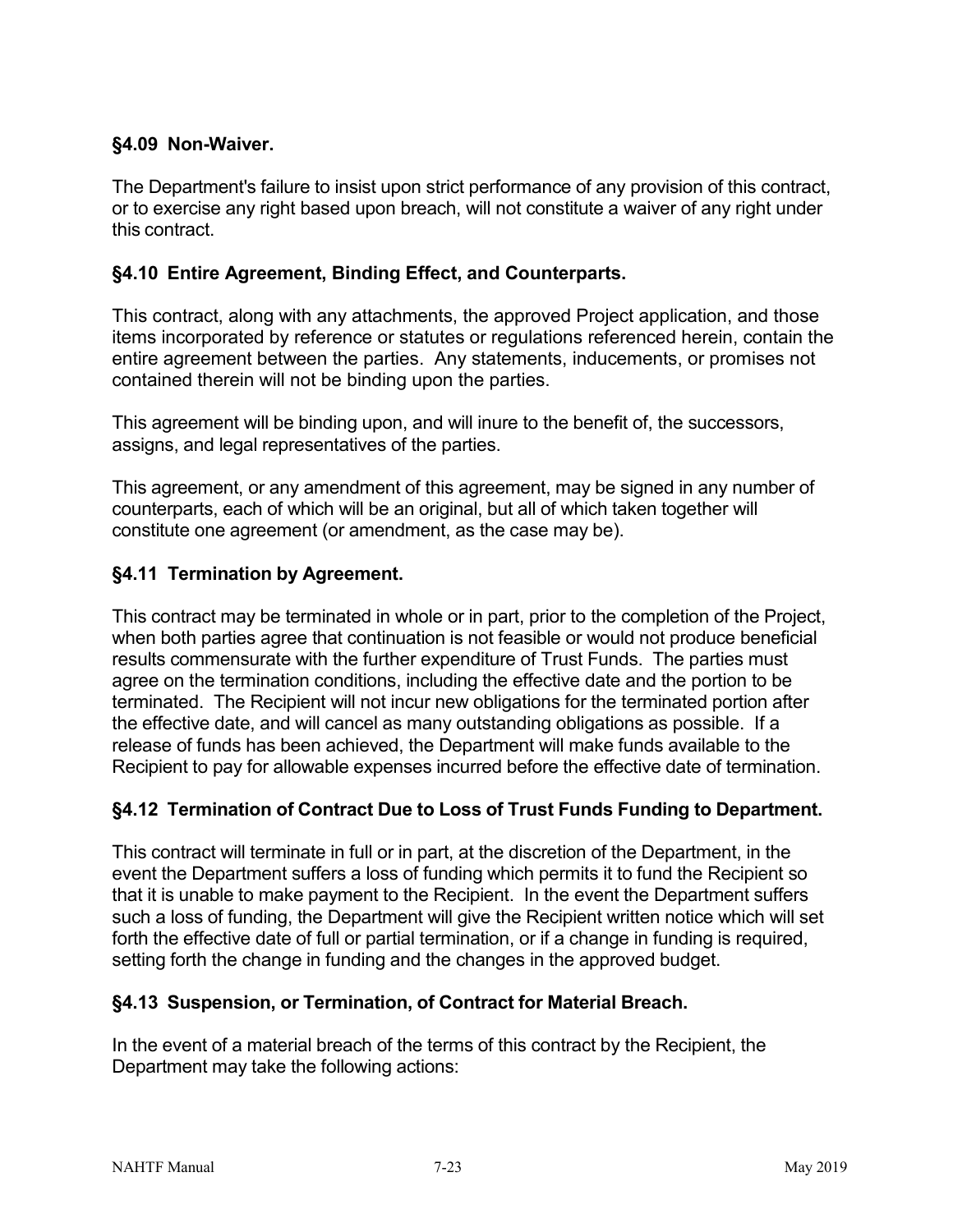- (a) Suspend the contract, and withhold payments and prohibit the Recipient from incurring additional obligations, pending corrective action by the Recipient.
- (b) Terminate the contract in whole, or in part, at any time before Project completion. The Department will notify the Recipient in writing of the determination of, the reasons for, and the effective date of, the termination. Payments made to the Recipient, or recoveries by the Department, under contracts terminated for material breach under this contract section, will be in accord with the legal rights and liabilities of the parties. The Recipient will return to the Department all unencumbered funds. Any costs previously paid by the Department which are subsequently determined to be unallowable through audit and close-out procedures may be recovered from present Trust Funds or deducted from future awards to the Recipient, if any.

## **§4.14 State Liability Non-Liability/Hold Harmless.**

The Recipient will hold the State of Nebraska and the Department harmless from any and all claims, demands, and actions based upon, or arising out of, any services performed by the Recipient, or by its associates, employees, contractors, and subcontractors under this contract.

## **§4.15 Governing Law.**

This agreement shall be governed by; construed according to the laws and regulations of; and subject to the jurisdiction of; the State of Nebraska.

## **§4.16 Verification of Work Eligibility Status for New Employees.**

The Recipient is required and hereby agrees to use a federal immigration verification system to determine the work eligibility status of new employees physically performing services within the State of Nebraska. In this context, "new employees" means employees hired on or after the effective date of this contract. A "federal immigration verification system" means the electronic verification of the work authorization program authorized by the Illegal Immigration Reform and Immigrant Responsibility Act of 1996, 8 U.S.C. 1324a, known as the E-Verify Program, or an equivalent federal program designated by the United States Department of Homeland Security or other federal agency authorized to verify the work eligibility status of a newly hired employee.

This contractual obligation to verify work eligibility status for new employees physically performing services within the State of Nebraska also applies to any and all subcontractors utilized by the Recipient in performing this contract. The Recipient will be responsible to the Department for enforcing this requirement with Recipient's subcontractors.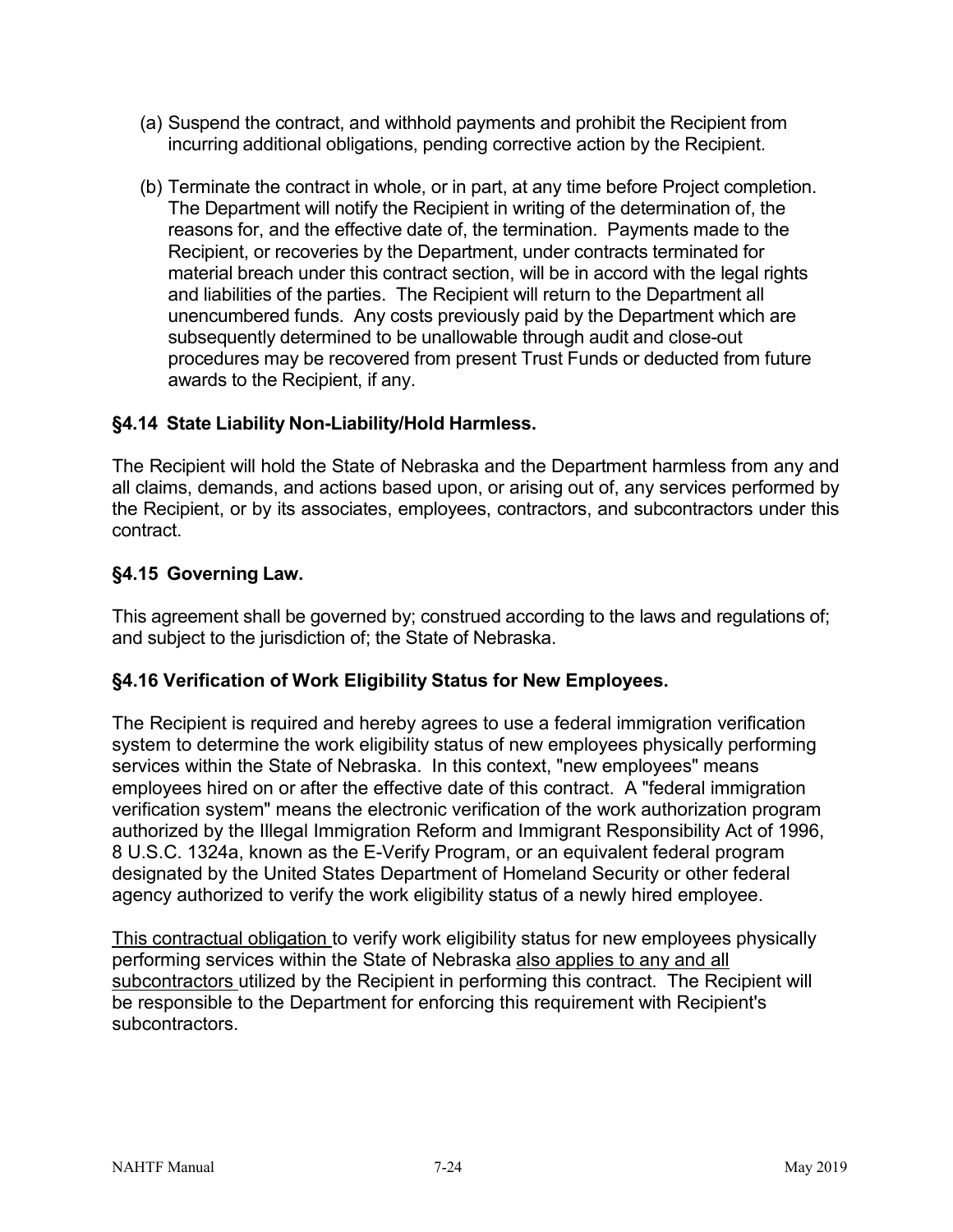A failure by the Recipient to adhere to these requirements is violative of the statutory requirements in Neb. Rev. Stat. §4-114 and as such will be deemed a substantial breach of this contract which could result in the Department declaring Recipient to be in default on the contract.

## **§4.17 Verification of Lawful Presence for Public Benefits Eligibility (as required of applicants benefited by this contract).**

The Department of Economic Development is prohibited by state law (Neb. Rev. Stat. §4-108) from providing public benefits to a person not lawfully present in the United States.

Public benefits are statutorily defined broadly (see Neb. Rev Stat. §4-109), with some exemptions from the verification of lawful presence requirement set forth in Neb. Rev Stat. §4-110. For the purposes of this contract, the Department has determined the Recipient is, in the performance of Recipient's contractual duties, providing public benefits to individuals or households under the statutory definition of public benefits.

Consequently, pursuant to this contract and Neb. Rev. Stat. §§4-108 through 4-114, the Recipient shall have each applicant for public benefits under this contract complete the United States Citizenship Attestation Form, available on the State of Nebraska Department of Administrative Services website at [www.das.state.ne.us.](http://www.das.state.ne.us/) The attestation form is also reproduced on a following page of this contract.

Such form serves as the applicant's attestation that he or she is a U.S. citizen or a qualified alien under the federal Immigration and Nationality Act, 8 U.S.C. 1101 et seq. (as such federal statute existed on January 1, 2009, or as it may be subsequently amended). If the applicant attests they are a qualified alien, Recipient shall verify the applicant's lawful presence in the United States using the Systematic Alien Verification for Entitlements (SAVE) Program.

Recipient shall:

- 1. retain the attestation form, and retain any additional verification documentation required because the applicant attested they were a qualified alien.
- 2. provide such attestation form and other documentation (or copies thereof) to the Department of Economic Development upon the request of such Department.
- 3. maintain aggregate records for the duration of the contract showing: (a) the number of applicants for public benefits under this contract; and, (b) the number of applicants rejected pursuant to the lawful presence requirement (which is the subject matter of the procedural, attestation, and verification requirements set forth in the Nebraska statutes and contractual provisions above).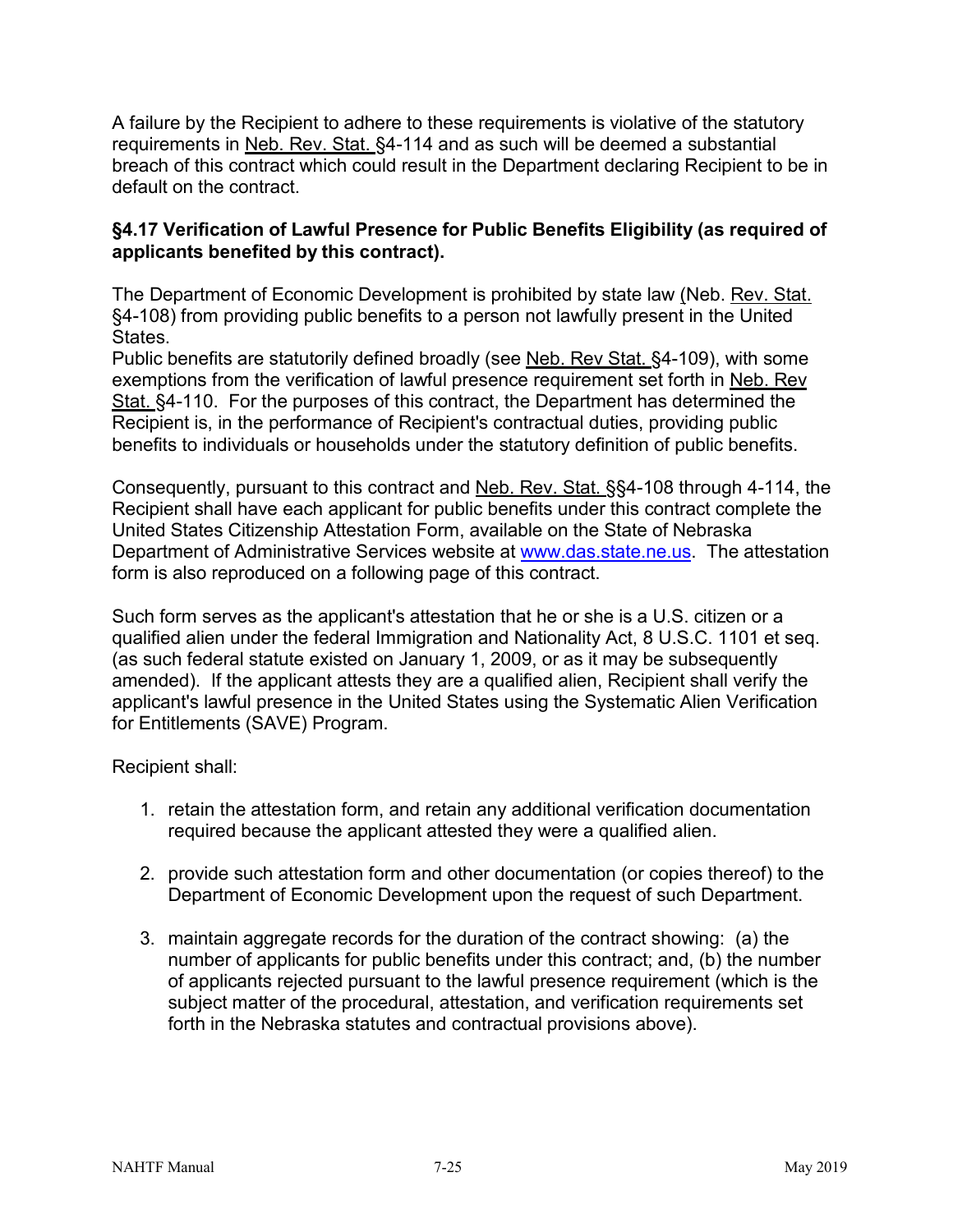4. provide a summary report to the Department of Economic Development, no later than December 31<sup>st</sup> each calendar year, reflecting data for such calendar year (or portion of such year when there is not a full, calendar year of activity under this contract), so as to allow the Department to fulfill its annual reporting obligation to the Nebraska Legislature concerning these "lawful presence" requirements. The Department's annual report to the Nebraska Legislature is due January 31<sup>st</sup> each year.

## **PART V: SPECIAL REQUIREMENTS AND ASSURANCES.**

The Recipient agrees to comply with all applicable provisions of the Revised Statutes of Nebraska as they are in effect at the time of execution of the contract, and as such statutes may be amended, from time to time, subsequent to execution of the contract. These statutes include, but are not limited to, the following:

- Relocation Assistance Act, §§ 76-1214 to 76-1242, Reissue Revised Statutes of Nebraska (1996).
- Nebraska Fair Housing Act, §§ 20-301 to 20-344, Reissue Revised Statutes of Nebraska (1997).
- Uniform Procedures for Acquiring Private Property for Public Use, §§ 25-2501 to 25-2506, Reissue Revised Statutes of Nebraska (1995).

Per relevant federal and state statutes, and as per the Guidelines, the Recipient acknowledges it may not discriminate in its operation or in Project activities on the basis of age, religion, sex, race, color, national origin, disability, or familial status.

The Recipient agrees to comply with all provisions of the Americans With Disabilities Act (ADA) with respect to hiring, training, and employment practices, including reasonable accommodation of persons with disabilities in hiring, training, and employment practices; and in assuring access by persons with disabilities to facilities and services provided by the Recipient to the general public.

The Recipient agrees to comply with all federal and local laws applicable to the Project and applicable to the use of Trust Funds, including, but not limited to, the following:

- Civil Rights Act of 1964.
- Age Discrimination Act of 1975.
- Section 504 of the Rehabilitation Act of 1973.
- Architectural Barriers Act of 1968.
- Civil Rights Act of 1968, as amended by the Fair Housing Amendments Act of 1988.
- Flood Disaster Protection Act of 1973.
- National Environmental Policy Act of 1969.
- National Historic Preservation Act of 1966.
- Fair Labor Standards Act of 1938, as amended.
- Contract Work Hours and Safety Standards Act.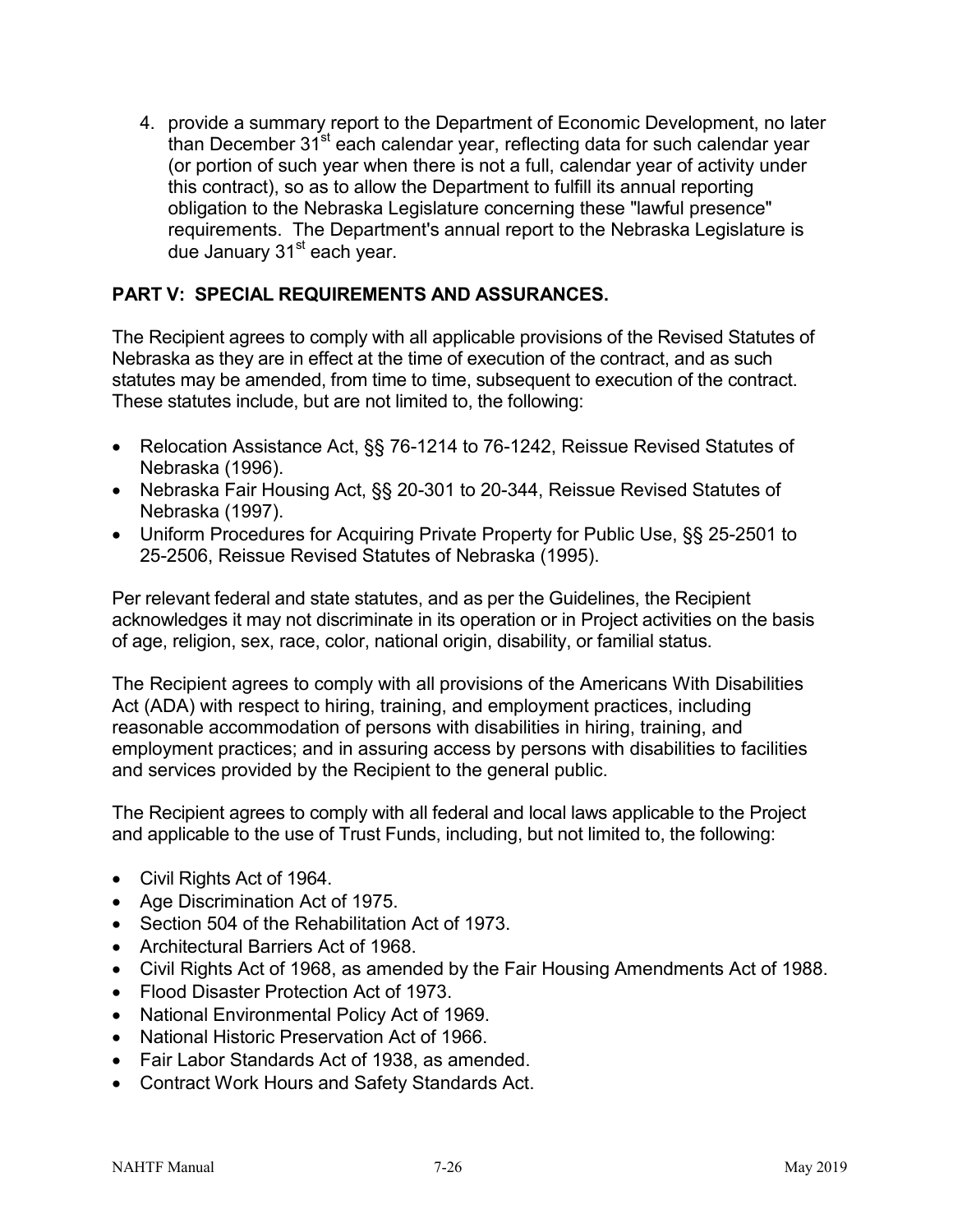## **ACCEPTANCE PROVISIONS.**

The parties acknowledge they have read and understand this contract and agree to its provisions, and that it will be effective on the date when <u>both p</u>arties have signed.

| <b>NEBRASKA DEPARTMENT OF</b><br><b>ECONOMIC DEVELOPMENT</b> | $RECIPIENT \rightarrow$ [name]      |
|--------------------------------------------------------------|-------------------------------------|
| By:                                                          | By:                                 |
|                                                              |                                     |
| (Director or Designee)                                       | (Chief Elected Official] [Executive |
|                                                              | Officer <sub>1</sub>                |
|                                                              |                                     |
| (Typed or Printed Name/Title)                                | (Typed or Printed Name/Title)       |
|                                                              |                                     |
| (Date)                                                       | (Date)                              |
|                                                              |                                     |
|                                                              | (Federal Identification Number)     |
|                                                              |                                     |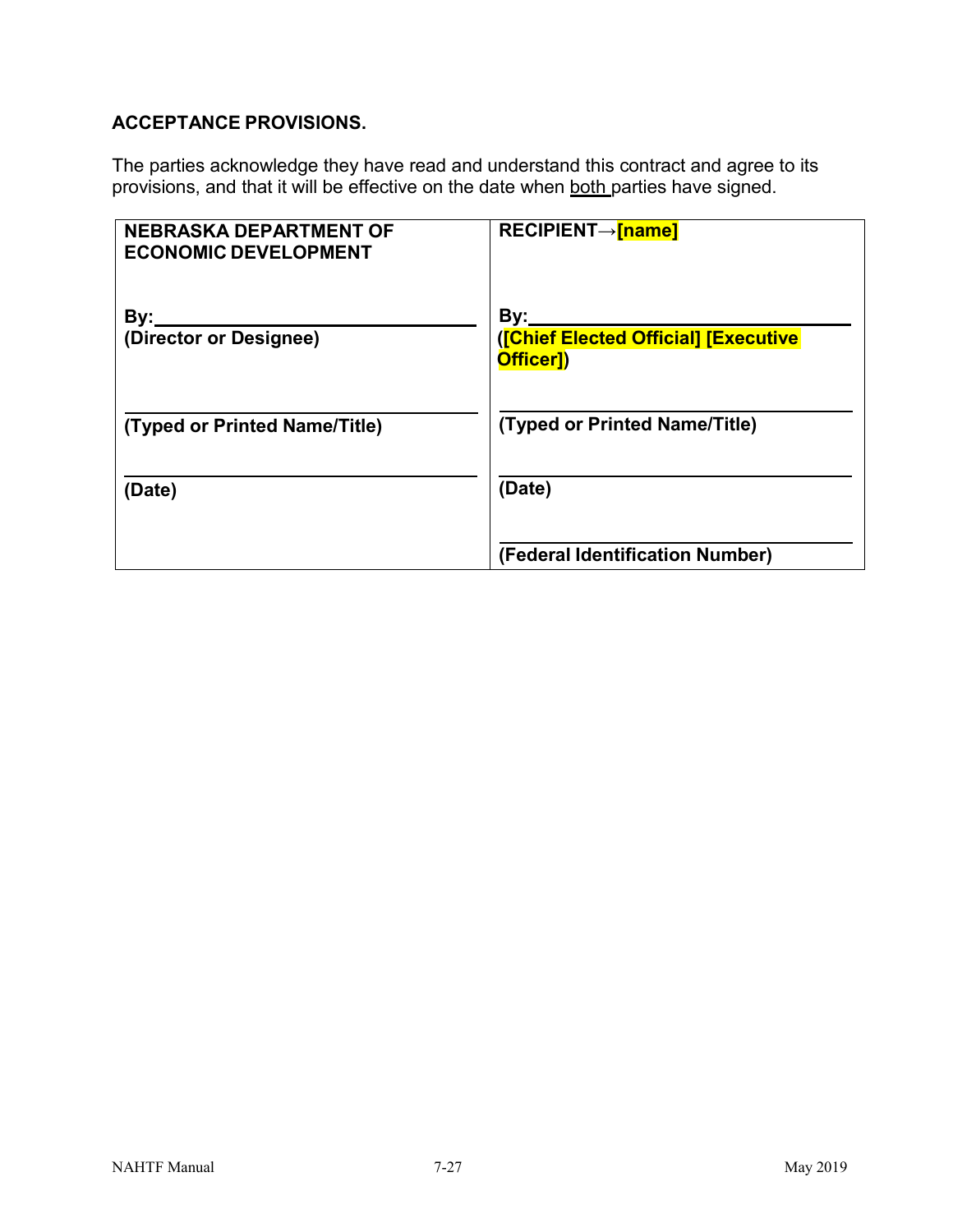# **United States Citizenship Attestation Form**

For the purpose of complying with Neb. Rev. Stat. §§ 4-108 through 4-114, I attest as follows:

ID.

I am a citizen of the United States.

#### **— OR —**

n. I am a qualified alien under the federal Immigration and Nationality Act, my immigration status and alien number are as follows: , and I agree to provide a copy of my USCIS documentation upon request.

**I hereby attest that my response and the information provided on this form and any related application for public benefits are true, complete, and accurate and I understand that this information may be used to verify my lawful presence in the United States.**

| <b>PRINT NAME</b> | (first, middle, last) |  |
|-------------------|-----------------------|--|
| <b>SIGNATURE</b>  |                       |  |
| <b>DATE</b>       |                       |  |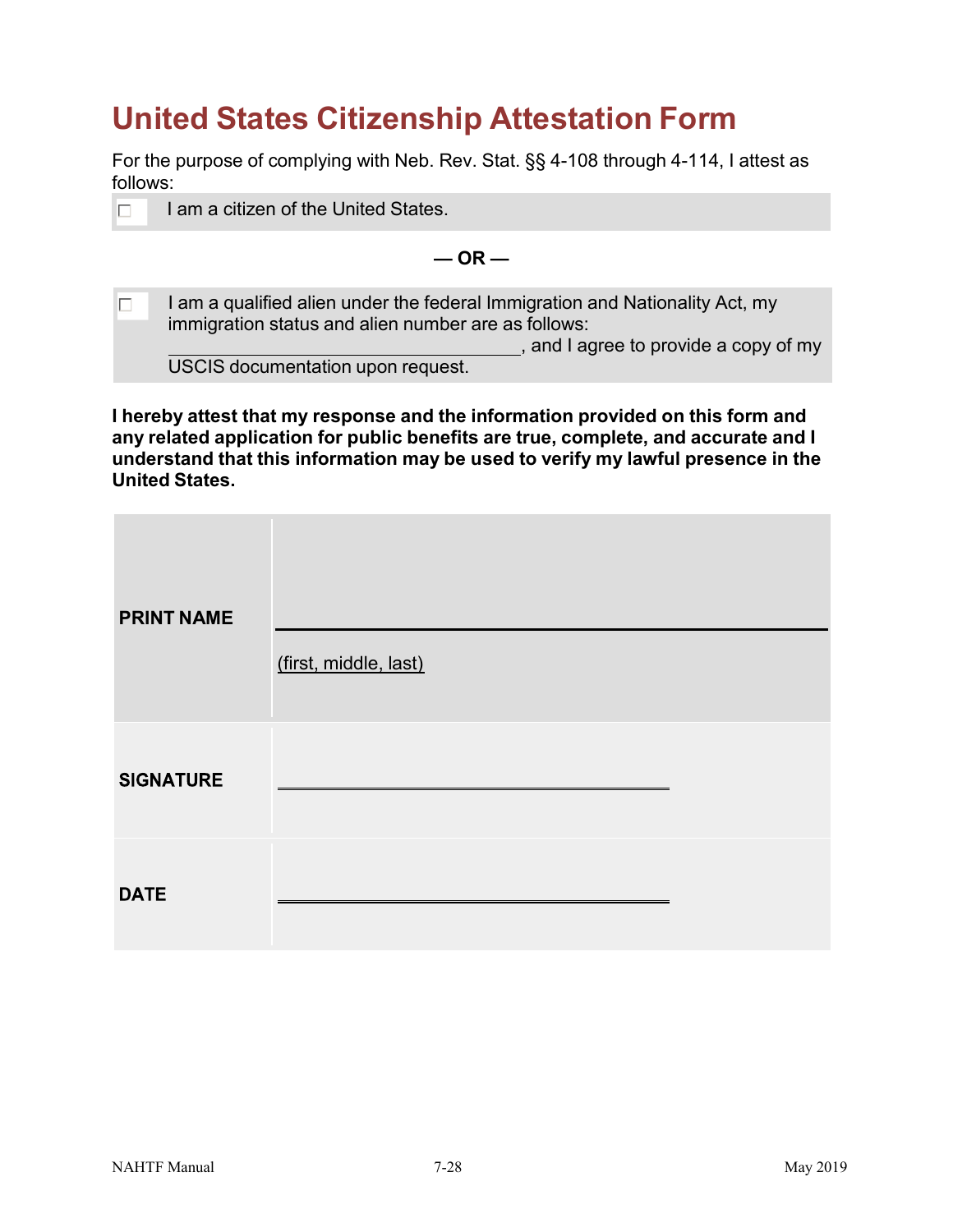## **Section 504 Requirements**

#### **Removal of Physical Barriers**

- For **new construction** of multi-family projects, 5 percent of the units in the project (but not less than one unit) must be accessible to individuals with mobility impairments, and an additional 2 percent of the units (but not less than one unit) must be accessible to individuals with sensory impairments.
- The Section 504 definition of **substantial rehabilitation** multi-family projects includes construction in a project with 15 or more units for which the rehabilitation costs will be 75 percent or more of the replacement cost. In such developments, 5 percent of the units in the project (but not less than one unit) must be accessible to individuals with mobility impairments, and an additional 2 percent (but not less than one unit) must be accessible to individuals with sensory impairments.
- When **rehabilitation less extensive than substantial rehabilitation** is undertaken, alterations must, to the maximum extent feasible, make the unit accessible to and usable by individuals with handicaps, until 5 percent of the units are accessible to people with mobility impairments. Alterations to common spaces must, to the maximum extent feasible, make the project accessible.
- Accessible units must be, to the maximum extent feasible, distributed throughout projects and sites and must be available in a sufficient range of sizes and amenities so as to not limit choice.
- Owners and managers of projects with accessible units must adopt suitable means to assure that information regarding the availability of accessible units reaches eligible individuals with handicaps. They also must take reasonable non-discriminatory steps to maximize use of such units by eligible individuals.
- When an accessible unit becomes vacant, before offering the unit to a non-handicapped individual, the owner/ manager should offer the unit: first, to a current occupant of the project requiring the accessibility feature; and second, to an eligible qualified applicant on the waiting list requiring the accessibility features.
- The usual standards for ensuring compliance with Section 504 are the Uniform Federal Accessibility Standards (UFAS), although deviations are permitted in specific circumstances.